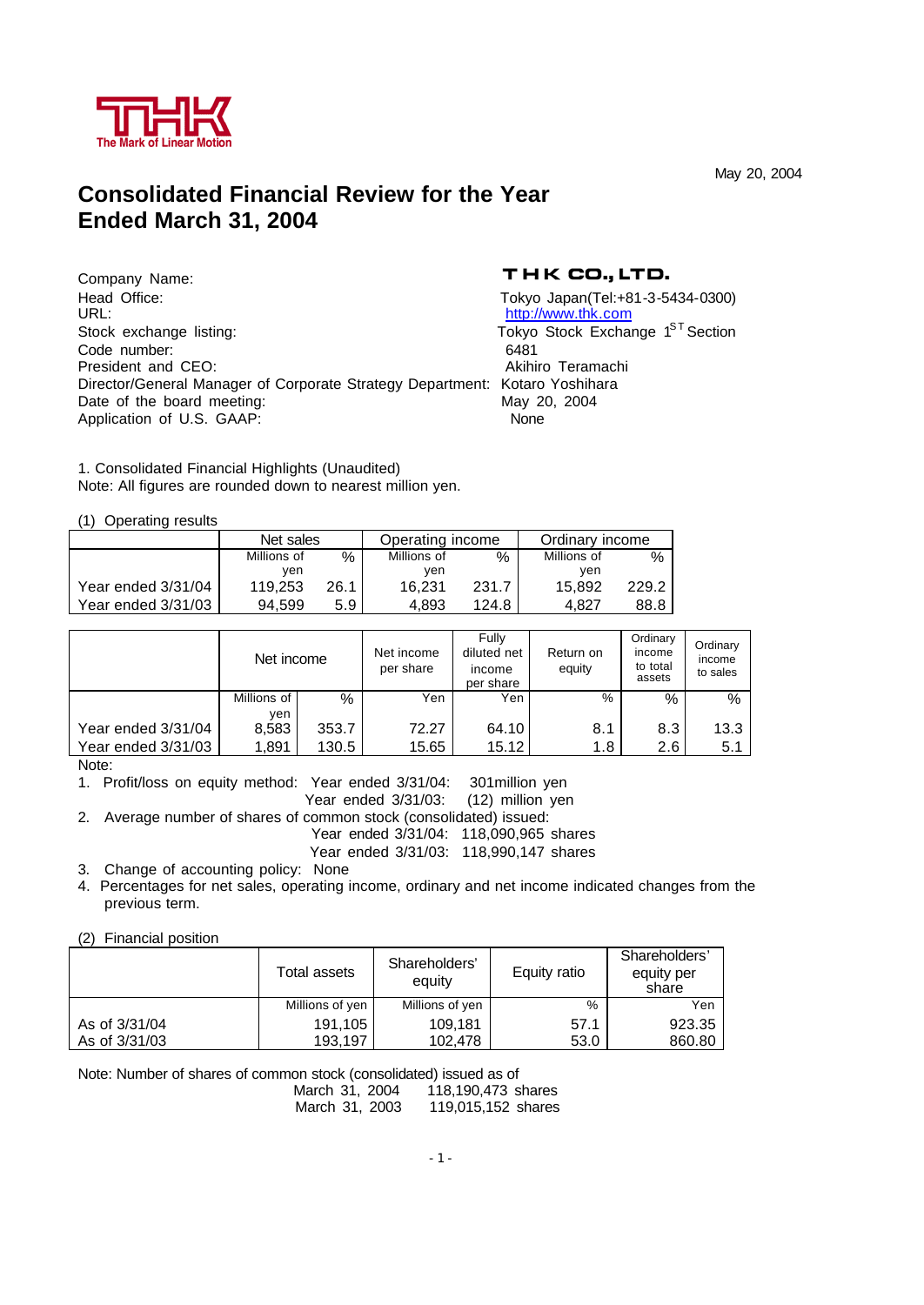

#### (3)Consolidated cash flow position

|                    | Cash flow from  | Cash flow from  | Cash flow from  | Cash and cash      |
|--------------------|-----------------|-----------------|-----------------|--------------------|
|                    | operating       | Investing       | financing       | equivalents at the |
|                    | activities      | activities      | activities      | end of the period  |
|                    | Millions of yen | Millions of yen | Millions of yen | Millions of yen    |
| Year ended 3/31/04 | 15,735          | (3,681)         | (27, 132)       | 57,037             |
| Year ended 3/31/03 | 16,012          | (3,909)         | 5.423           | 72.533             |

| (4) Scope of consolidation and application of equity method            |                      |                      |
|------------------------------------------------------------------------|----------------------|----------------------|
| Consolidated subsidiaries:                                             | 14 companies         |                      |
| Unconsolidated subsidiaries using the equity method: 0 company         |                      |                      |
| Affiliates using the equity method:                                    | 2 companies          |                      |
| (5) Changes in scope of consolidation and application of equity method |                      |                      |
| Consolidated companies:                                                | Additions: 1 company | Deletions: 0 company |
| Companies using the equity method:                                     | Additions: 1 company | Deletions: 0 company |
|                                                                        |                      |                      |

2. Corporate estimates for the year ending March 31, 2005(4/1/04/-3/31/05)

|                           | Net sales       | Ordinary income | Net income      |
|---------------------------|-----------------|-----------------|-----------------|
|                           | Millions of yen | Millions of ven | Millions of yen |
| Six months ending 9/30/04 | 74.000          | 13,500          | 7.600           |
| Year ending 3/31/05       | 142.000         | 24.000          | 13,600          |

For reference: Estimate of net income per share for the year ending March 31, 2005: 114.65 Yen (By forecast average number of shares of common stock year of period)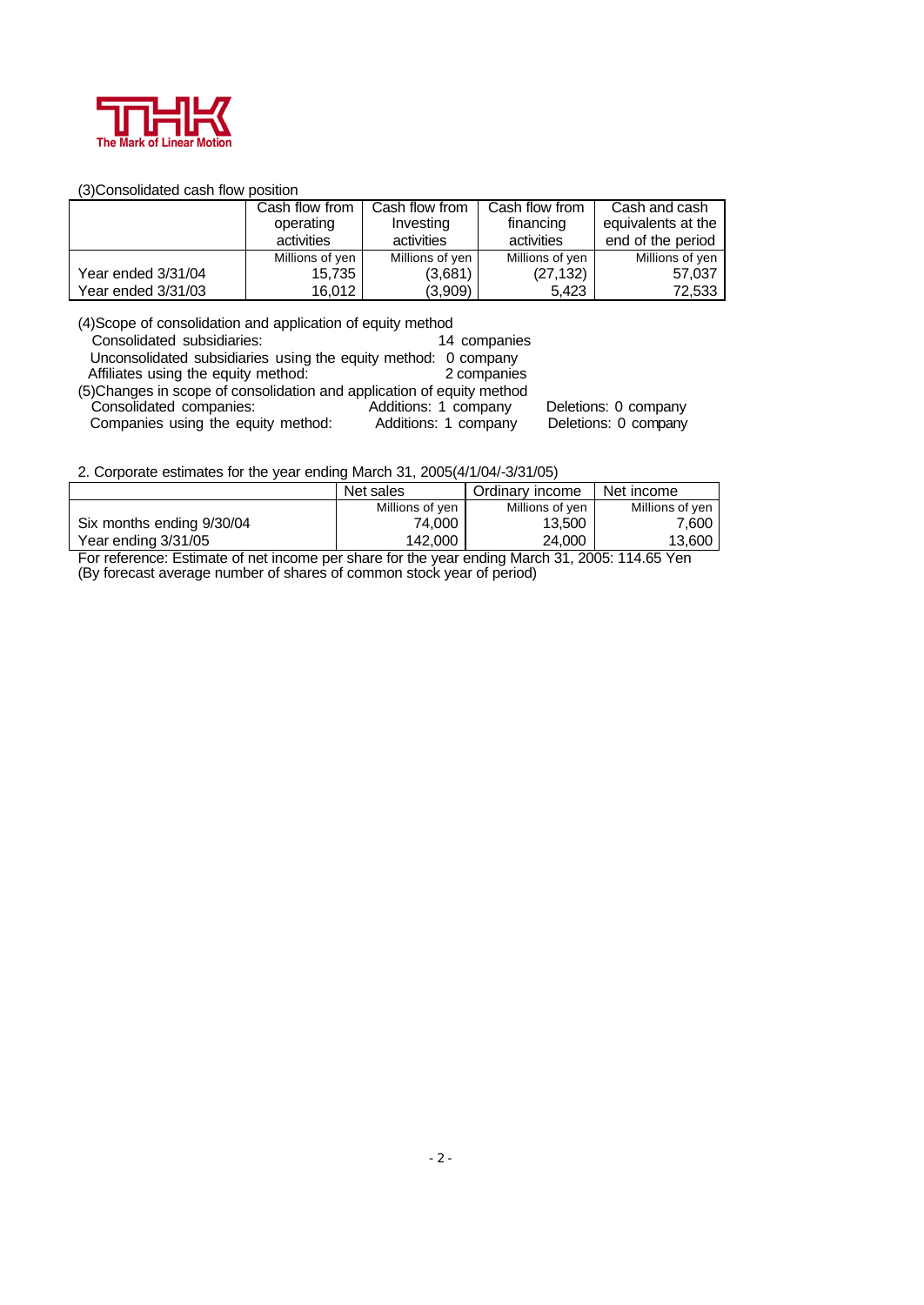# *Consolidated Balance Sheets*

|                                              | As of March 31, 2003 |         |       | As of March 31, 2004 |         |       |
|----------------------------------------------|----------------------|---------|-------|----------------------|---------|-------|
| <b>Assets</b>                                |                      |         |       |                      |         |       |
| <b>Current assets</b>                        |                      |         |       |                      |         |       |
| Cash on hand and in banks                    |                      | 66,459  |       |                      | 56,550  |       |
| Notes and accounts receivable - trade        |                      | 35,063  |       |                      | 46,285  |       |
| Short-term investments in securities         |                      | 7,003   |       |                      | 516     |       |
| Inventories                                  |                      | 23,747  |       |                      | 23,108  |       |
| Deferred tax assets                          |                      | 2,248   |       |                      | 2,667   |       |
| Short-term loans                             |                      | 260     |       |                      | 173     |       |
| Other                                        |                      | 1,213   |       |                      | 1,722   |       |
| Less: Allowance for doubtful debts           |                      | (383)   |       |                      | (317)   |       |
| Total current assets                         |                      | 135,613 | 70.2  |                      | 130,706 | 68.4  |
| <b>Fixed assets</b><br>Tangible fixed assets |                      |         |       |                      |         |       |
| Buildings and structures                     | 27,405               |         |       | 29,160               |         |       |
| Accumulated depreciation                     | 13,252               | 14,152  |       | 14,214               | 14,946  |       |
| Equipment and vehicles                       | 59,659               |         |       | 62,314               |         |       |
| Accumulated depreciation                     | 44,367               | 15,292  |       | 46,720               | 15,593  |       |
| Land                                         |                      | 10,258  |       |                      | 10,168  |       |
| Construction in progress                     |                      | 1,303   |       |                      | 726     |       |
| Other                                        | 7,776                |         |       | 8,474                |         |       |
| Accumulated depreciation                     | 6,391                | 1,384   |       | 6,927                | 1,546   |       |
| Total tangible fixed assets                  |                      | 42,390  | 21.9  |                      | 42,982  | 22.5  |
| Intangible fixed assets                      |                      | 1,925   | 1.0   |                      | 1,482   | 0.8   |
| Investments and other                        |                      |         |       |                      |         |       |
| Long-term investments in securities          |                      | 8,511   |       |                      | 8,134   |       |
| Deferred tax assets                          |                      | 2,134   |       |                      | 1,474   |       |
| Other                                        |                      | 3,097   |       |                      | 6,750   |       |
| Less: Allowance for doubtful debts           |                      | (476)   |       |                      | (425)   |       |
| Total investments and others                 |                      | 13,266  | 6.9   |                      | 15,933  | 8.3   |
| Total fixed assets                           |                      | 57,583  | 29.8  |                      | 60,398  | 31.6  |
| Deferred assets                              |                      |         |       |                      |         |       |
| Total deferred assets                        |                      | 0       | 0.0   |                      |         |       |
| Total assets                                 |                      | 193,197 | 100.0 |                      | 191,105 | 100.0 |

(Millions of yen)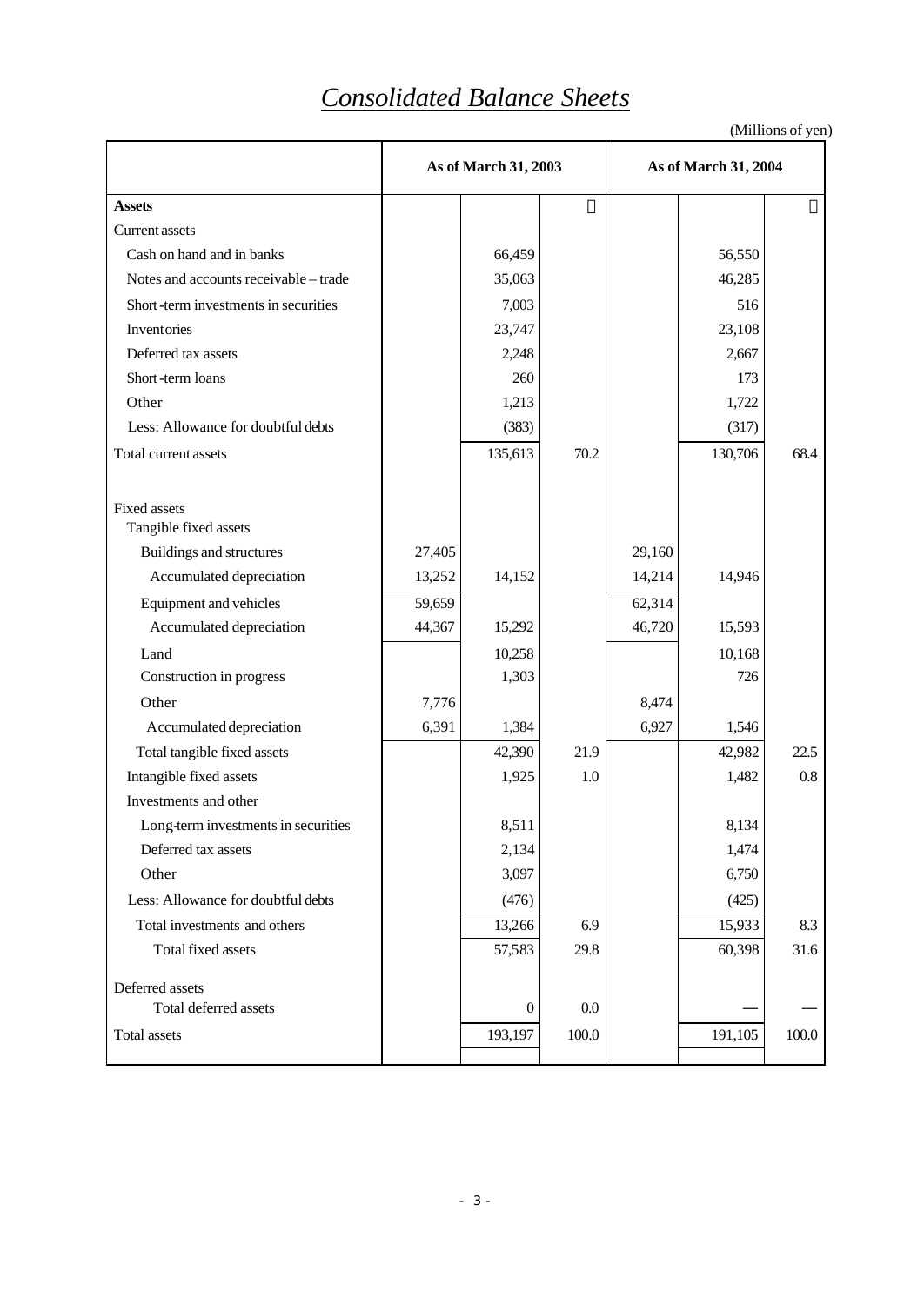Millions of yen)

|                                                                    | As of March 31, 2003 |         |  | As of March 31, 2004 |           |  |
|--------------------------------------------------------------------|----------------------|---------|--|----------------------|-----------|--|
| <b>Liabilities</b>                                                 |                      |         |  |                      |           |  |
| <b>Current liabilities</b>                                         |                      |         |  |                      |           |  |
| Notes and accounts payable - trade                                 | 16,960               |         |  | 24,219               |           |  |
| Short-term debt                                                    | 3,305                |         |  |                      |           |  |
| Current portion of long-term debt                                  | 2,406                |         |  |                      |           |  |
| Current portion of bonds                                           | 3,443                |         |  |                      |           |  |
| Current portion of convertible bonds                               | 13,905               |         |  |                      |           |  |
| Corporate income taxes payable and other                           | 1,668                |         |  | 6,482                |           |  |
| Accrued bonuses                                                    | 1,243                |         |  | 1,433                |           |  |
| Other                                                              | 5,216                |         |  | 8,182                |           |  |
| Total current liabilities                                          | 48,149               | 24.9    |  | 40,318               | 21.1      |  |
| Long-term liabilities                                              |                      |         |  |                      |           |  |
| <b>Bonds</b>                                                       | 15,000               |         |  | 15,000               |           |  |
| Bonds with stock acquisition rights                                | 23,000               |         |  | 23,000               |           |  |
| Long-term debt                                                     | 1,192                |         |  |                      |           |  |
| Allowance for retirement and severance<br>benefits                 | 1,483                |         |  | 1,631                |           |  |
| Allowance for directors' and auditors'<br>retirement benefits      | 1,193                |         |  | 1,315                |           |  |
| Other                                                              | 389                  |         |  | 300                  |           |  |
| Total long-term liabilities                                        | 42,259               | 21.9    |  | 41,247               | 21.6      |  |
| <b>Total liabilities</b>                                           | 90,409               | 46.8    |  | 81,565               | 42.7      |  |
| <b>Minority interests</b>                                          |                      |         |  |                      |           |  |
| Minority interests                                                 | 309                  | 0.2     |  | 357                  | 0.2       |  |
| Shareholders' equity                                               |                      |         |  |                      |           |  |
| Common stock                                                       | 23,106               | 12.0    |  | 23,106               | 12.0      |  |
| Capital reserve                                                    | 30,962               | 16.0    |  | 30,962               | 16.2      |  |
| Earned surplus                                                     | 48,686               | 25.2    |  | 55,836               | 29.2      |  |
| Valuation adjustment for marketable<br>securities                  | 355                  | 0.2     |  | 721                  | 0.4       |  |
| Foreign currency translation adjustments                           | 481                  | 0.2     |  | 120                  | $0.0\,$   |  |
|                                                                    | 102,881              | 53.2    |  | 110,506              | 57.8      |  |
| Treasury stock                                                     | 403                  | $0.2\,$ |  | 1,324                | 0.7       |  |
| Total shareholders' equity                                         | 102,478              | 53.0    |  | 109,181              | 57.1      |  |
| Total liabilities, minority interests, and<br>shareholders' equity | 193,197              | 100.0   |  | 191,105              | $100.0\,$ |  |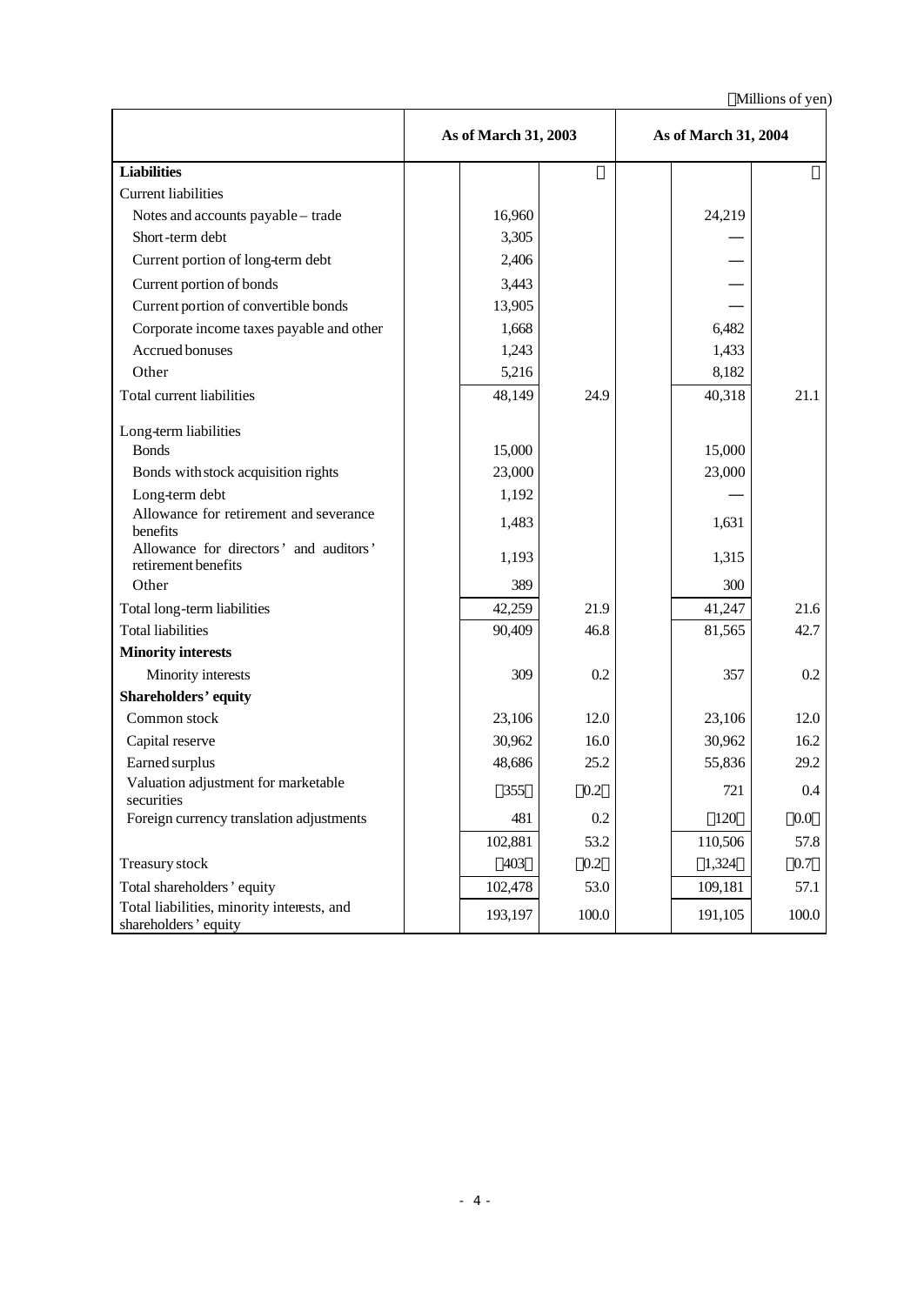# *Consolidated Statements of Income*

|                                                                     | ear ended March 31, 2003 |        |       | ear ended March 31, 2004 |         |       |
|---------------------------------------------------------------------|--------------------------|--------|-------|--------------------------|---------|-------|
| Net sales                                                           |                          | 94,599 | 100.0 |                          | 119,253 | 100.0 |
| Cost of sales                                                       |                          | 66,646 | 70.5  |                          | 77,932  | 65.3  |
| Gross profit                                                        |                          | 27,953 | 29.5  |                          | 41,321  | 34.7  |
| Sales, general, and administrative expenses                         |                          |        |       |                          |         |       |
| Packaging and transportation                                        | 1,804                    |        |       | 2,073                    |         |       |
| Advertising and promotions                                          | 882                      |        |       | 710                      |         |       |
| Provision for doubtful accounts                                     | 10                       |        |       | 33                       |         |       |
| Salaries and allowances                                             | 7,814                    |        |       | 8,732                    |         |       |
| Provision for employee bonuses                                      | 422                      |        |       | 516                      |         |       |
| Retirement expenses                                                 | 146                      |        |       | 148                      |         |       |
| Provision for directors' bonuses                                    | 61                       |        |       | 121                      |         |       |
| Rental expenses                                                     | 1,648                    |        |       | 1,694                    |         |       |
| Depreciation and amortization                                       | 780                      |        |       | 603                      |         |       |
| Research and development                                            | 2,104                    |        |       | 2,520                    |         |       |
| Other                                                               | 7,384                    | 23,060 | 24.3  | 7,935                    | 25,090  | 21.0  |
| Operating income                                                    |                          | 4,893  | 5.2   |                          | 16,231  | 13.6  |
| Non-operating income                                                |                          |        |       |                          |         |       |
| Interest income                                                     | 169                      |        |       | 121                      |         |       |
| Dividend income                                                     | 49                       |        |       | 26                       |         |       |
| Foreign exchange gain                                               | 351                      |        |       |                          |         |       |
| Equity in earnings of unconsolidated<br>subsidiaries and affiliates |                          |        |       | 301                      |         |       |
| Rental income                                                       | 148                      |        |       | 159                      |         |       |
| Others                                                              | 507                      | 1,226  | 1.3   | 461                      | 1,070   | 0.9   |
| Non-operating expenses                                              |                          |        |       |                          |         |       |
| Interest expenses                                                   | 888                      |        |       | 493                      |         |       |
| Bond issuance costs                                                 | 95                       |        |       |                          |         |       |
| Foreign exchange loss                                               |                          |        |       | 580                      |         |       |
| Others                                                              | 308                      | 1,291  | 1.4   | 336                      | 1,409   | 1.2   |
| Ordinary income                                                     |                          | 4,827  | 5.1   |                          | 15,892  | 13.3  |

(Millions of yen)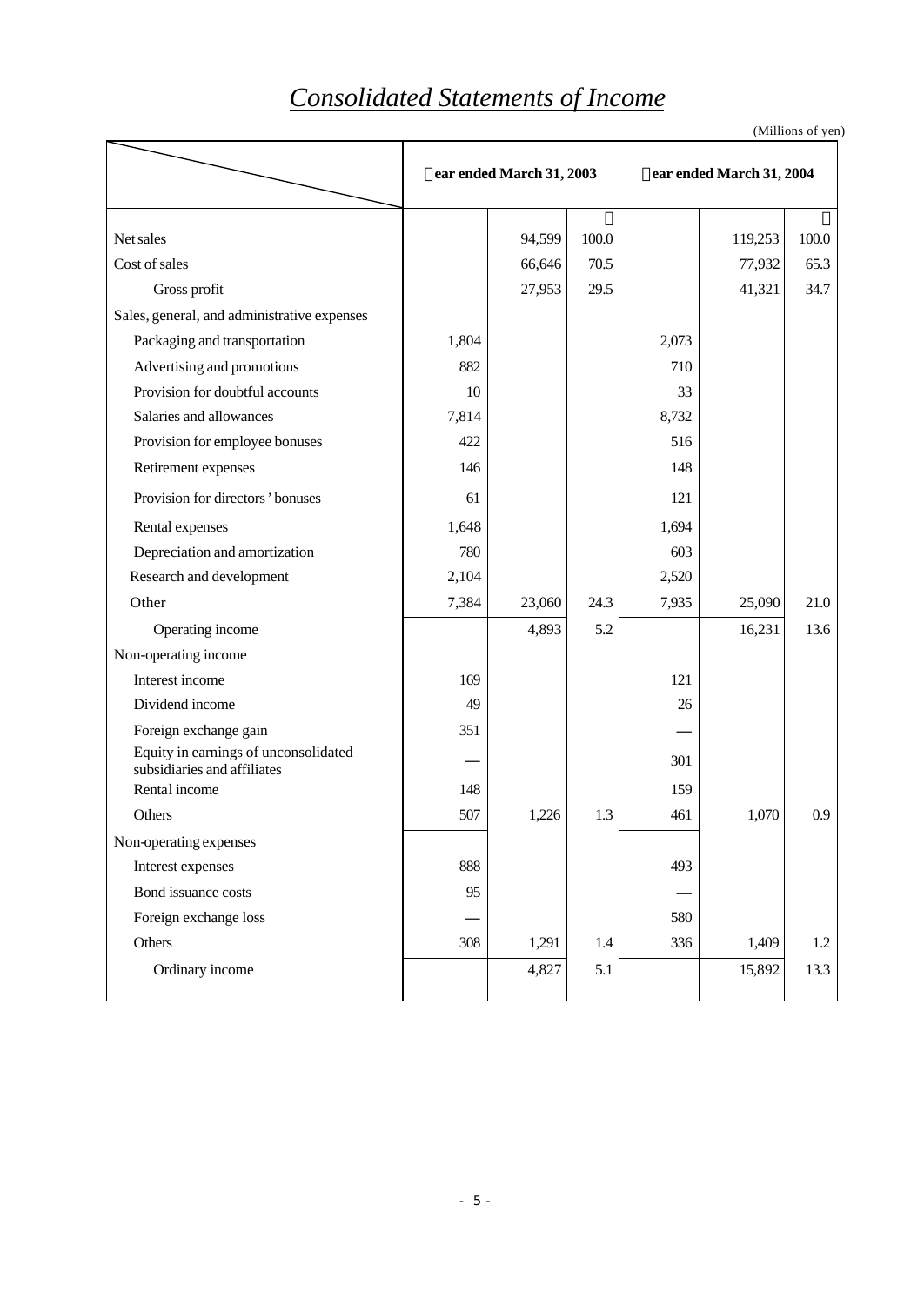| (Millions of yen) |  |
|-------------------|--|
|                   |  |

|                                                                    | ear ended March 31, 2003 |       |     | ear ended March 31, 2004 |        |      |
|--------------------------------------------------------------------|--------------------------|-------|-----|--------------------------|--------|------|
| Extraordinary income                                               |                          |       |     |                          |        |      |
| Gain on sales of property and equipment                            | 56                       |       |     | 33                       |        |      |
| Gain on sales of investment securities                             |                          | 56    | 0.0 | 35                       | 68     | 0.1  |
| <b>Extraordinary</b> loss                                          |                          |       |     |                          |        |      |
| Loss on sales/disposals of property<br>and equipment               | 459                      |       |     | 320                      |        |      |
| Valuation loss on investment securities                            | 510                      |       |     |                          |        |      |
| Loss on liquidation of related company                             |                          |       |     | 99                       |        |      |
| Loss on change in equity stake                                     | 318                      |       |     |                          |        |      |
| Others                                                             |                          | 1,287 | 1.3 | 19                       | 439    | 0.4  |
| Income before income taxes and other                               |                          | 3,596 | 3.8 |                          | 15,520 | 13.0 |
| Corporate income taxes, inhabitants<br>taxes, and enterprise taxes | 1,179                    |       |     | 7,265                    |        |      |
| Adjustment of corporate income taxes<br>and other                  | 593                      | 1,773 | 1.8 | 338                      | 6,926  | 5.8  |
| Minority interest in income (loss) of<br>consolidated subsidiaries |                          | 68    | 0.0 |                          | 10     | 0.0  |
| Net income                                                         |                          | 1,891 | 2.0 |                          | 8,583  | 7.2  |
|                                                                    |                          |       |     |                          |        |      |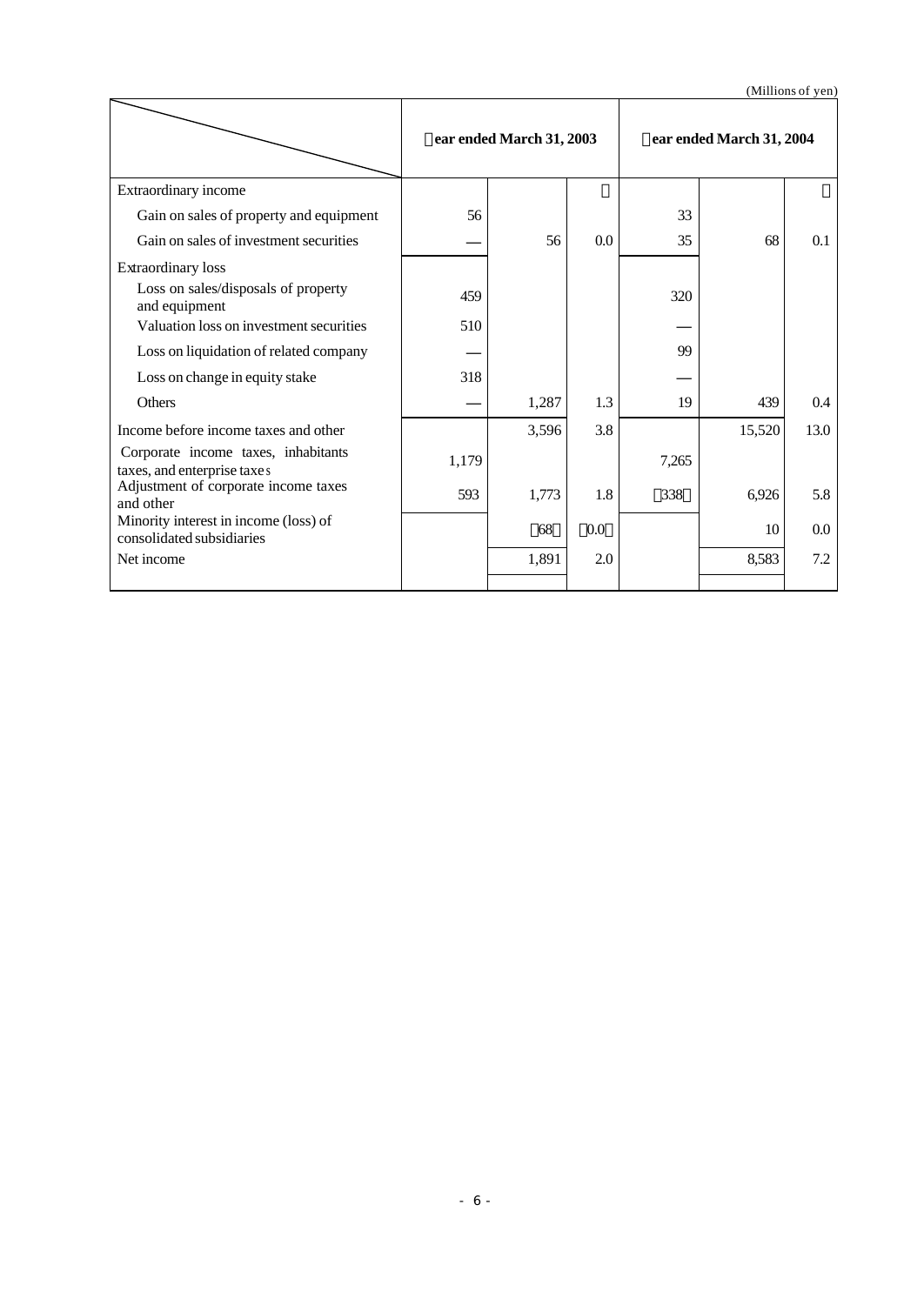| (Millions of yen)                                                                  |       |                           |       |                           |  |  |  |
|------------------------------------------------------------------------------------|-------|---------------------------|-------|---------------------------|--|--|--|
|                                                                                    |       | Year ended March 31, 2003 |       | Year ended March 31, 2004 |  |  |  |
|                                                                                    |       |                           |       |                           |  |  |  |
| <b>Capital surplus</b>                                                             |       |                           |       |                           |  |  |  |
| Consolidated capital surplus at<br>beginning of the period                         |       | 30,962                    |       | 30,962                    |  |  |  |
| Consolidated capital surplus at<br>end of the period                               |       | 30,962                    |       | 30,962                    |  |  |  |
| <b>Earned surplus</b>                                                              |       |                           |       |                           |  |  |  |
| Consolidated earned surplus at<br>beginning of the period                          |       | 48,585                    |       | 48,686                    |  |  |  |
| Increase in earned surplus                                                         |       |                           |       |                           |  |  |  |
| Net income                                                                         | 1,891 |                           | 8,583 |                           |  |  |  |
| Increase from accounting for<br>investment in an affiliate by the<br>equity method |       | 1,891                     | 378   | 8,962                     |  |  |  |
| Decrease in earned surplus                                                         |       |                           |       |                           |  |  |  |
| Dividends                                                                          | 1,790 |                           | 1,782 |                           |  |  |  |
| Bonuses to directors                                                               |       |                           | 30    |                           |  |  |  |
| bonuses to auditors                                                                |       | 1,790                     | 4     | 1,812                     |  |  |  |
| Consolidated earned suplus at<br>end of the period                                 |       | 48,686                    |       | 55,836                    |  |  |  |
|                                                                                    |       |                           |       |                           |  |  |  |

# *Consolidated Statements of Retained Earnings*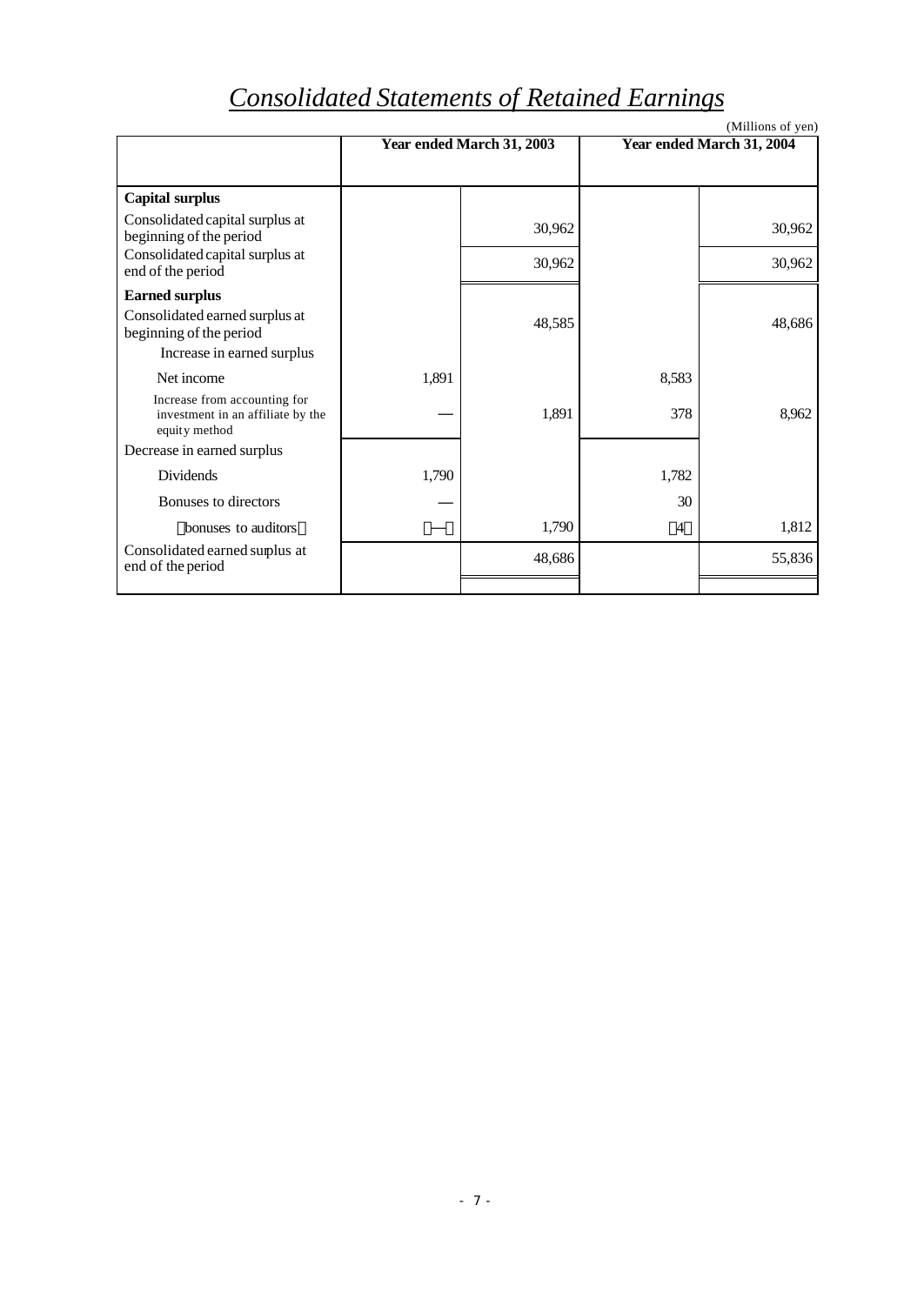# Consolidated Statements of Cash Flows

|                                                                  |                                    | (Yen Millions of yen)       |
|------------------------------------------------------------------|------------------------------------|-----------------------------|
|                                                                  | ear ended<br><b>March 31, 2003</b> | ear ended<br>March 31, 2004 |
| <b>Cash flows from operating activities</b>                      |                                    |                             |
| Income before income tax and minority interests                  | 3,596                              | 15,520                      |
| Depreciation and amortization                                    | 6,163                              | 5,566                       |
| Loss on sales or disposal of property, and equipment             | 402                                | 287                         |
| Increase (decrease) in provisions                                | 390)                               | 338                         |
| Interest and dividend income                                     | 218                                | (147)                       |
| Interest expenses                                                | 888                                | 493                         |
| Foreign exchange gain (loss)                                     | 140                                | 108                         |
| Equity in earnings of unconsolidated subsidiaries and affiliates | 12                                 | 301                         |
| Write-down of long-term investment in securities                 | 510                                |                             |
| Loss on liquidation of unconsolidated subsidiaries               |                                    | 99                          |
| Gain (loss) on change in equity stake                            | 318                                |                             |
| Decrease (increase) in notes and accounts receivable             | 10,253                             | 11,293                      |
| Decrease (increase) in inventories                               | 2,502                              | 395                         |
| Increase (decrease) in notes and accounts payable                | 5,220                              | 7,337                       |
| Other                                                            | 2,559                              | 78                          |
| Subtotal                                                         | 11,170                             | 18,484                      |
| Interest and dividend income received                            | 220                                | 192                         |
| Interest expenses paid                                           | 902                                | 495                         |
| Income taxes paid or reclaimed.                                  | 5,524                              | 2,446                       |
| Net cash provided by operating activities                        | 16,012                             | 15,735                      |
| <b>Cash flows from investing activities</b>                      |                                    |                             |
| Increase in time deposits due over three months                  | 468                                |                             |
| Payments for purchases of short-term investments in securities   | 1,199                              |                             |
| Proceeds from sales of short-term investments in securities      | 1,328                              | 907                         |
| Payments for purchases of property, plant, and equipment         | 4,759                              | 5,105                       |
| Proceeds from sales of property, plant, and equipment            | 148                                | 81                          |
| Payments for purchases of long-term investment securities        | 9                                  | 309                         |
| Proceeds from sales of long-term investment securities           | 103                                | 1,793                       |
| Increase in loans                                                | 335                                | 1,183                       |
| Collection of loans                                              | 345                                | 135                         |
| Net cash provided by investing activities                        | 3,909                              | 3,681                       |
| <b>Cash flows from financing activities</b>                      |                                    |                             |
| Increase (decrease) in short-term debt                           | 2,887                              | 3,303                       |
| Repayment of long-term debt                                      | 4,786                              | 3,598                       |
| Proceeds from issuance of bonds                                  | 22,904                             |                             |
| Redemption of bonds                                              | 8,000                              | 17,334                      |
| Cash dividends                                                   | 1,790                              | 1,784                       |
| Purchase of treasury stock                                       | (17)                               | 1,111                       |
| Other                                                            |                                    | $\theta$                    |
| Net cash provided by financing activities                        | 5,423                              |                             |
| Effect of exchange rate change on cash and cash equivalents      | $\mathbf{0}$                       | 27,132<br>418               |
|                                                                  |                                    |                             |
| Net increase in cash and cash equivalents                        | 17,526                             | 15,496                      |
| Cash and cash equivalents at the beginning of the period         | 55,007<br>72,533                   | 72,533                      |
| Cash and cash equivalents at the end of the period               |                                    | 57,037                      |
|                                                                  |                                    |                             |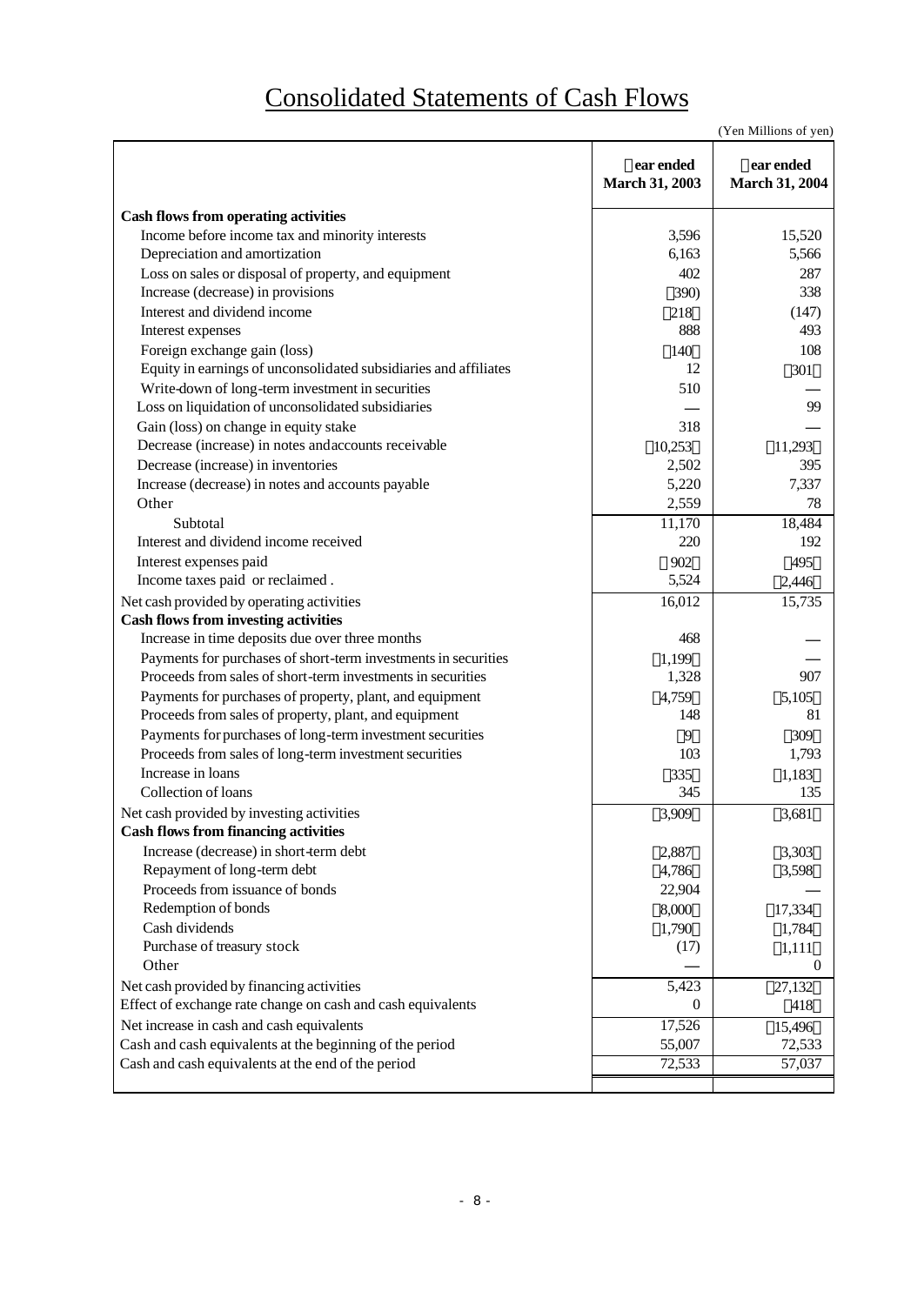#### **1 Scope of Consolidation**

**1 Consolidated subsidiaries: 14**

Names of consolidated subsidiaries:

Talk System Co.,Ltd., Beldex Co poration, THK Yasuda Co., Ltd.

THK Holdings of America L.L.C., THK America Inc., THK Manufacturing of America Inc.,

THK Neturen America L.L.C., THK Europe B.V.,THK GmbH, THK Manufacturing of Europe S.A.S.,

THK FRANCE S.A.S., PGM Ballscrews Ltd, PGM Ballscrews Ireland Ltd, THK TA IWAN CO. LTD.

**2 Main unconsolidated subsidiary:** Dalian THK Co., Ltd.

#### **3 Reason for excluding unconsolidated subsidiaries from the consolidation:**

The unconsolidated subsidiaries are all small in size and their total assets, sales, net income, amount of corresponding to equity and retained earnings (excluding minority interest) do not have a significant impact on the consolidated financial statements.

#### **2 Use of the Equity Method**

#### **1 Related companies to which equity accounting has been applied: 2**

Names of related companies to which equity accounting has been applied:

Daito Seiki Co., Ltd.

- Samick LMS Co., Ltd.
- **2 Names of main unconsolidated subsidiaries and affiliates to which equity accounting has not been applied:**

Unconsolidated subsidiaries:

Dalian THK Co., Ltd.

Affiliates:

THK Insurance service Co.,Ltd.

#### **3 Reason for not applying equity accounting to unconsolidated subsidiaries and affiliates:**

Where the equity method has not been applied to unconsolidated subsidiaries and affiliates, this is because the impact of the companies concerned on consolidated net income amount of corresponding to equity and retained earnings is small, and they have no importance in relation to the consolidation as a whole.

#### **3 Financial Years of Consolidated Subsidiaries**

The following consolidated subsidiaries close their books of account on  $31<sup>st</sup>$  December: THK Holdings of America L.L.C., THK America Inc., THK Manufacturing of America Inc., THK Neturen America L.L.C., THK Europe B.V., THK GmbH, THK Manufacturing of Europe S.A.S., THK FRANCE S.A.S., PGM Ballscrews Ltd, PGM Ballscrews Ireland Ltd, THK TA IWAN CO. LTD.

Necessary adjustments are made in order to consolidate financial statements for relevant transactions by March 31, 2004.

#### **4 Summary of Significant Accounting Policies**

#### **1 Evaluation of significant assets**

| Investments in securities   |                                                           |
|-----------------------------|-----------------------------------------------------------|
| Other securities            |                                                           |
| Market prices available     | Fair market value at balance sheet date                   |
|                             | (Valuation differences written directly against reserves. |
|                             | Sale price calculated by moving average cost method.)     |
| Market prices not available | Moving average cost method                                |
|                             |                                                           |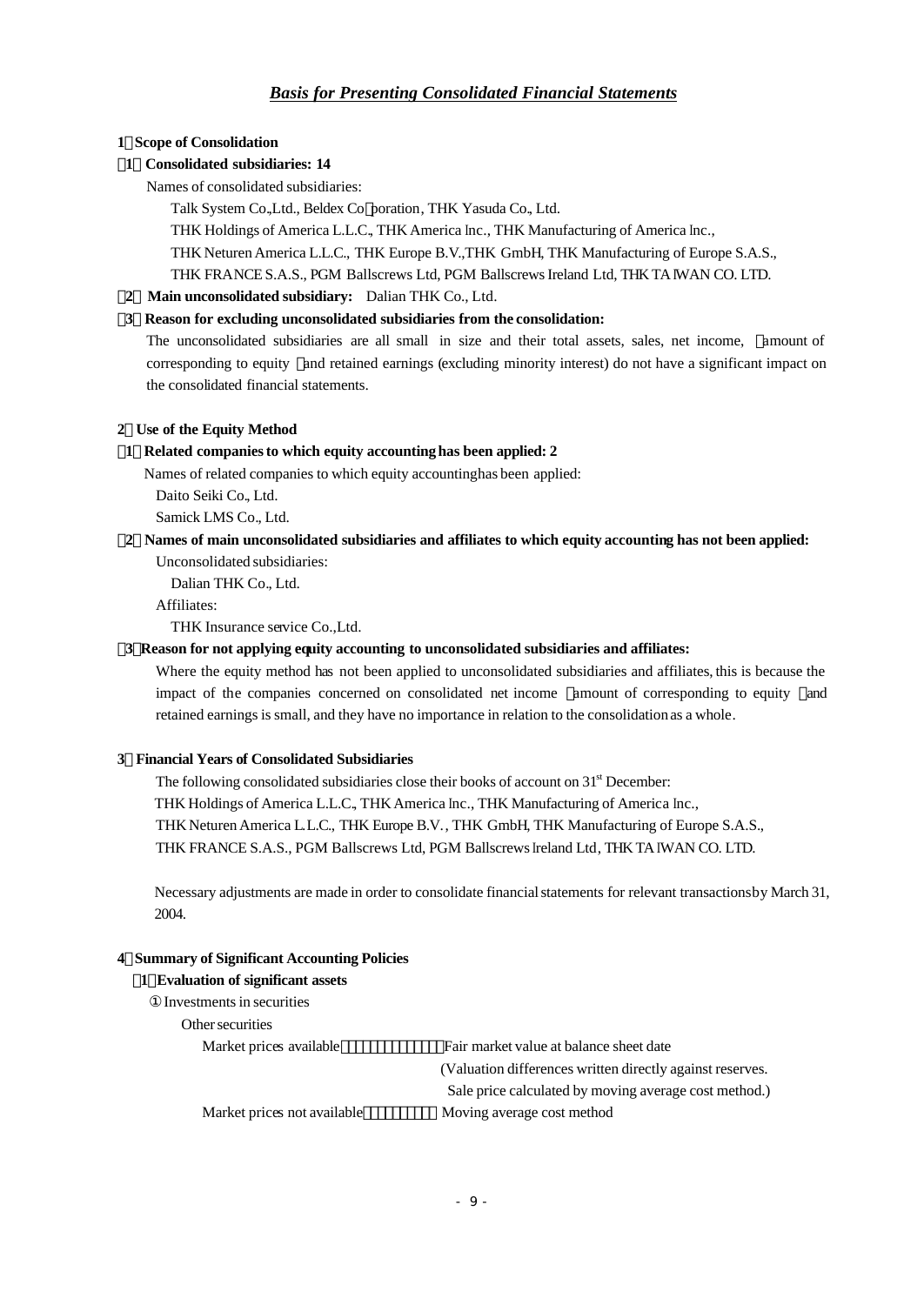| Inventories                        |                                |                            |  |
|------------------------------------|--------------------------------|----------------------------|--|
| Company Name                       | <b>Asset Evaluation Method</b> | <b>Evaluation Standard</b> |  |
| Parent company THK Co., Ltd.)      | Mainly weighted average        | Cost basis                 |  |
| Talk System Co., Ltd.              | as above                       | as above                   |  |
| Beldex Coporation.                 | Mainly specific identified     | as above                   |  |
| THK Yasuda Co. Ltd                 | Mainly weighted average        | as above                   |  |
| THK America Inc.                   | First-in, first-out            | Lower of cost or market    |  |
| THK Manufacturing of America Inc.  | as above                       | as above                   |  |
| THK Neturen America L.L.C.         | as above                       | as above                   |  |
| THK Europe B.V.                    | Moving average                 | as above                   |  |
| THK Manufacturing of Europe S.A.S. | Mainly weighted average        | Cost basis                 |  |
| THK FRANCE S.A.S.                  | Moving average                 | Lower of cost or market    |  |
| <b>THK GmbH</b>                    | as above                       | as above                   |  |
| <b>PGM Ballscrews Ltd</b>          | First-in, first-out            | as above                   |  |
| <b>PGM Ballscrews Ireland Ltd</b>  | as above                       | as above                   |  |
| THK TAIWAN CO. LTD                 | Moving average                 | as above                   |  |

#### **2 Depreciation and Amortization of Significant DepreciableAssets**

| Tangible fixed assets                          | Tangible fixed assets at the parent company and domestic consolidated<br>subsidiaries are depreciated according to the declining balance<br>method, and at overseas consolidated subsidiaries according to the<br>straight line method or accelerated depreciation as determined in the<br>accounting standards of the country concerned.<br>However, for the parent company and domestic consolidated |
|------------------------------------------------|--------------------------------------------------------------------------------------------------------------------------------------------------------------------------------------------------------------------------------------------------------------------------------------------------------------------------------------------------------------------------------------------------------|
|                                                | subsidiaries, utilize the straight-line method to compute depreciation                                                                                                                                                                                                                                                                                                                                 |
|                                                | for buildings, excluding fixtures to buildings, acquired on and after<br>April 1, 1998.                                                                                                                                                                                                                                                                                                                |
|                                                | Estimated useful lives of major properties are principally as follows:                                                                                                                                                                                                                                                                                                                                 |
|                                                | Buildings and structures<br>5 - 50 years                                                                                                                                                                                                                                                                                                                                                               |
|                                                | Machinery, equipment, and vehicles 4 - 10 years                                                                                                                                                                                                                                                                                                                                                        |
| Intangible fixed assets                        | The straight-line method is applied at the parent company                                                                                                                                                                                                                                                                                                                                              |
|                                                | and domestic consolidated subsidiaries.                                                                                                                                                                                                                                                                                                                                                                |
|                                                | However, software for internal use is amortized over its estimated                                                                                                                                                                                                                                                                                                                                     |
|                                                | useful life of 5 years by the straight line method.                                                                                                                                                                                                                                                                                                                                                    |
|                                                | Intangible fixed assets at overseas consolidated subsidiaries are                                                                                                                                                                                                                                                                                                                                      |
|                                                | depreciated according to the declining balance method as                                                                                                                                                                                                                                                                                                                                               |
|                                                | determined in the accounting standards of the country concerned.                                                                                                                                                                                                                                                                                                                                       |
| 3 Treatment of Deferred Charges                |                                                                                                                                                                                                                                                                                                                                                                                                        |
| Bond discounts and premiums                    | Bond discounts and premiums are amortized according to                                                                                                                                                                                                                                                                                                                                                 |
|                                                | the straight line method over the outstanding period.                                                                                                                                                                                                                                                                                                                                                  |
| <b>4 Treatment of Major Lease Transactions</b> |                                                                                                                                                                                                                                                                                                                                                                                                        |

#### Standard operating lease accounting is used, except in the case of finance lease agreements where ownership of the leased asset is recognized to be transferred to the lessee.

#### **5 Basis for Recording Major Allowances**

Allowance for doubtful debts **in the case of the parent company and domestic consolidated** subsidiaries, an allowance for losses arising from doubtful debts is recorded in amounts deemed appropriate based primarily on past credit loss experience but also following consideration of specific risks in the receivables outstanding.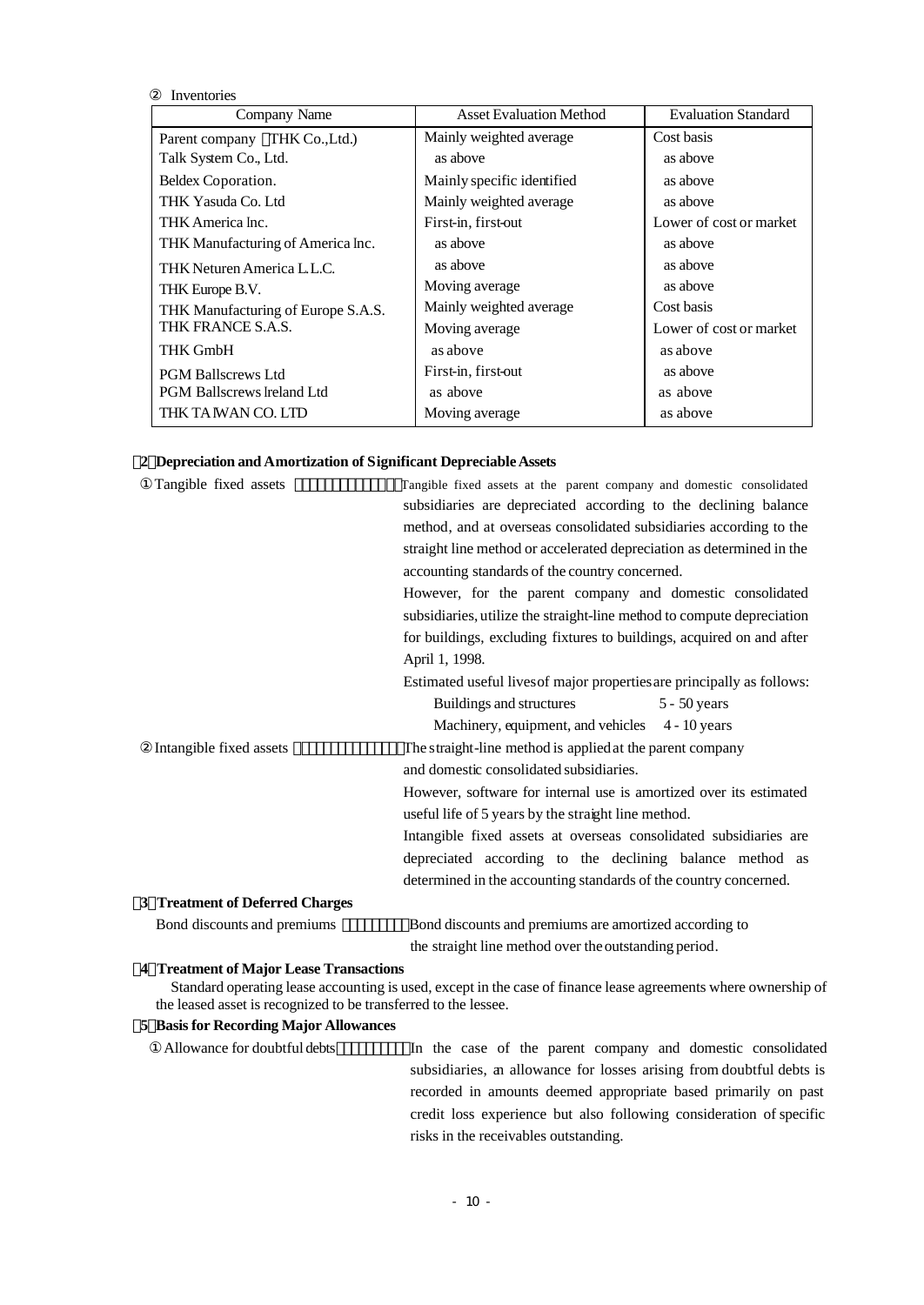| Accrued bonuses                   | An allowance is provided equal to the estimated amount of the<br>payment of bonuses to employees in respect of the consolidated<br>financial year under review. |
|-----------------------------------|-----------------------------------------------------------------------------------------------------------------------------------------------------------------|
| Retirement and severance benefits | To prepare for retirement and severance benefits for employees,                                                                                                 |
|                                   | estimated future benefit obligations less fair value of pension assets                                                                                          |
|                                   | at the consolidated financial year end are recorded as the reserve for                                                                                          |
|                                   | retirement and severance benefits. The difference arising from the                                                                                              |
|                                   | change in accounting standards is accounted for as expenses, and the                                                                                            |
|                                   | actuarial differences are divided equally over a fixed number of                                                                                                |
|                                   | years (10 years) within the average remaining years of service of                                                                                               |
|                                   | employees and accounted for as expenses, beginning from the                                                                                                     |
|                                   | consolidated financial year following the change.                                                                                                               |
| Directors' retirement benefits    | An allowance equal to the estimated amount required at the financial                                                                                            |
|                                   | year end is calculated according to internal regulations.                                                                                                       |

#### **6 Hedge Accounting**

Method of hedge accounting

Currency swap transactions meet the conditions for assignment treatment and are accounted for accordingly. Means of hedging and hedged items

| Means of hedging           | Hedged items                      |
|----------------------------|-----------------------------------|
| Currency swap transactions | Foreign currency denominated debt |
| Hedging policy             |                                   |

Hedges related to interest rates are entered primarily with the aim of avoiding the risk of market fluctuations in interest payable. Hedges related to currencies are entered with the aim of determining the cashflows associated with the recovery of interest and principal of loans.

Method of evaluating effectiveness of hedges

Evaluation of the effectiveness of hedges is omitted because the same conditions apply to the currency swap transactions and to the assets that are the subject of those transactions, and movements in currencies and cashflows are assumed to cancel one another out continuously over the life of the transactions.

#### **7 Other Matters Pertaining to the Presentation of Consolidated Financial Statements**

Consumption taxes **Amounts** are stated net of local and national consumption taxes.

#### **5 Handling of Appropriation of Profit and Similar Items**

Consolidated Statements of Retained Earnings are prepared based on the appropriations of profit made by consolidated companies in the consolidated financial year.

#### **6 Scope of Funds in Statements of Consolidated Cash Flows**

Cash and cash equivalents include deposits that readily withdrawn and converted to cash, along with short-term investments maturing within three months of their acquisition not subject to risk of fluctuations in value.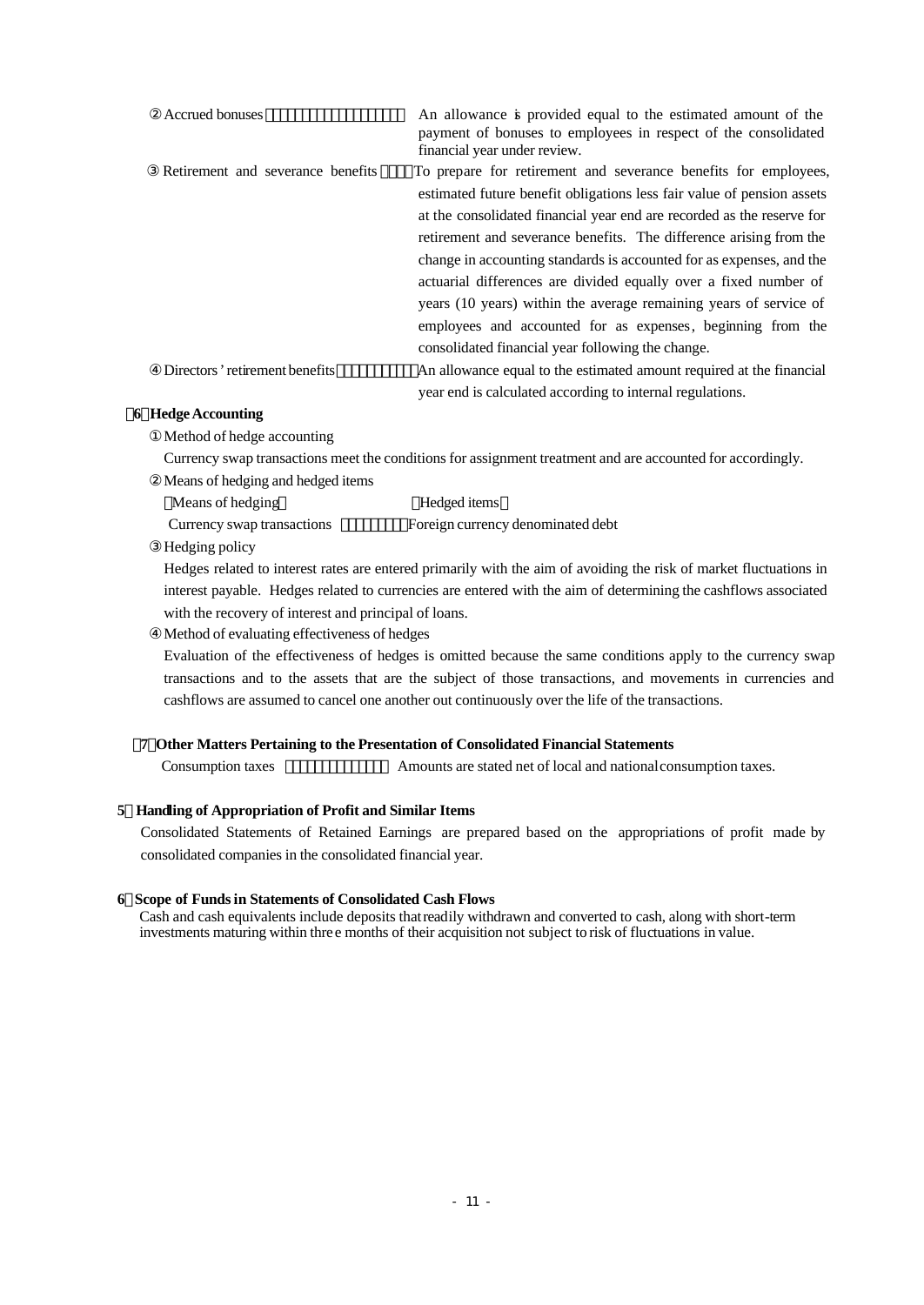### **Notes**

|     | [Consolidated balance sheets]                           | Millions of Yen       |                       |  |
|-----|---------------------------------------------------------|-----------------------|-----------------------|--|
|     |                                                         | <b>March 31, 2003</b> | <b>March 31, 2004</b> |  |
| . . | Shares of unconsolidated<br>subsidiaries and affiliates | 4.666                 | 4.404                 |  |
|     | Liabilities guaranteed                                  | 302                   | 263                   |  |

### **[Consolidated statements of cash flows]**

1 Reconciliation between cash and cash equivalents at the financial year end and the consolidated balance sheets.

|                                                         | <b>March 31, 2003</b> | (Millions of Yen)<br><b>March 31, 2004</b> |
|---------------------------------------------------------|-----------------------|--------------------------------------------|
| Cash on hand and in banks                               | 66,459                | 56,550                                     |
| Short-term investments in<br>securities                 | 7,003                 | 516                                        |
| Total                                                   | 73,463                | 57,067                                     |
| Time deposits (over 3 months)                           | 30                    | 30                                         |
| Short-term investments in<br>securities (excluding MMF) | 899                   |                                            |
| Cash and cash equivalents                               | 72,533                | 57,037                                     |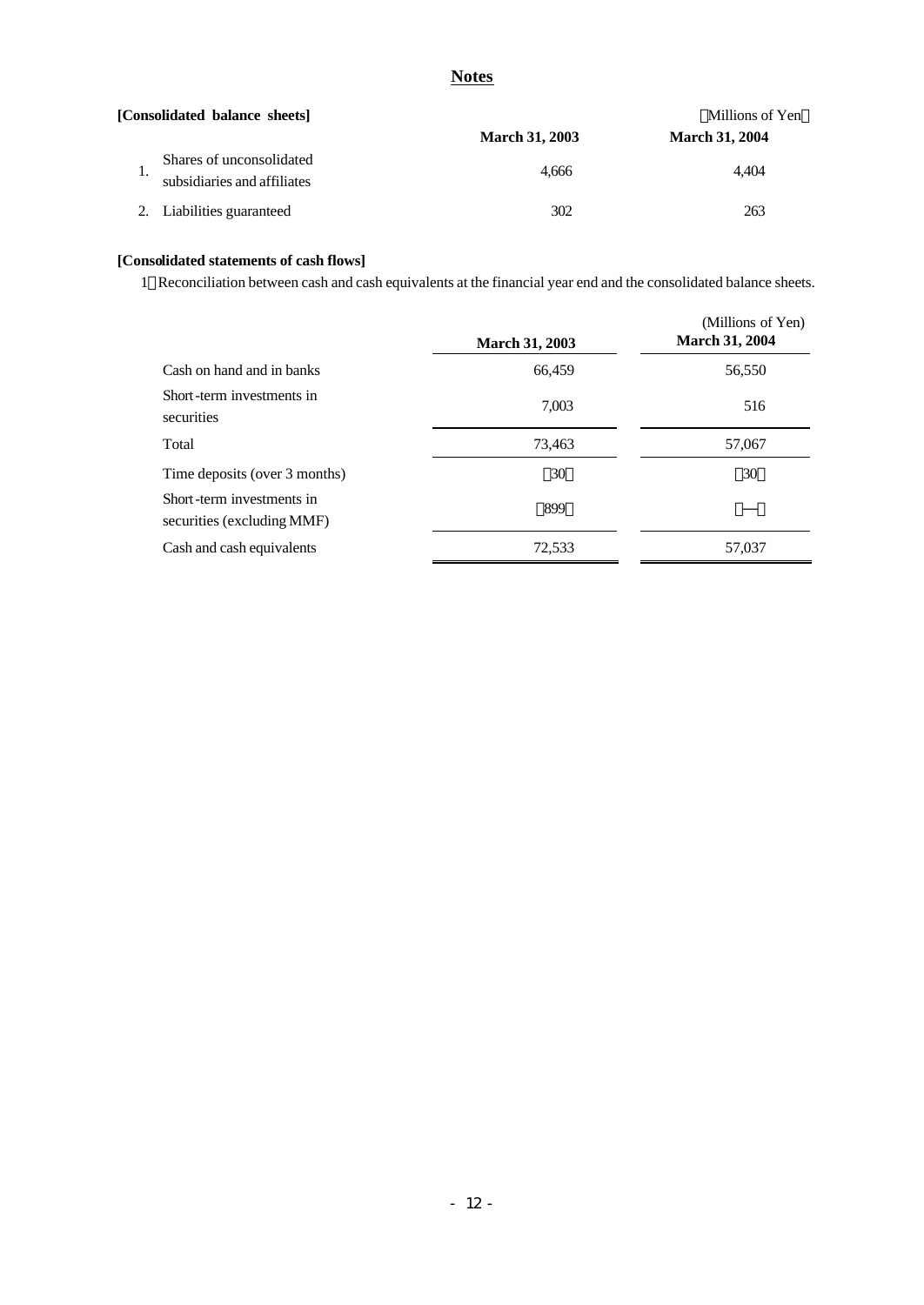#### **[Segment Information]**

#### 1 Industry Segmental Information

Disclosure of industry segmental information is not required because the sales, operating income and assets of the machinery parts segment amount to more than 90 percent of the total sales, total operating income and total assets respectively of the parent company and consolidated subsidiaries. The parent company and its consolidated subsidiaries operate in one industry segment, namely the production and sale of linear motion systems.

#### 2 Geographic Segmental Information

Year ended March 31, 2003

|                    |         |         |        |                   |         |                             | Millions of yen |
|--------------------|---------|---------|--------|-------------------|---------|-----------------------------|-----------------|
|                    | Japan   | America | Europe | Asia and<br>other | Total   | Elimination<br>or Corporate | Consolidated    |
|                    |         |         |        |                   |         |                             |                 |
| Net sales          |         |         |        |                   |         |                             |                 |
| External customers | 71,059  | 10,732  | 10,981 | 1,825             | 94,599  |                             | 94,599          |
| Inter-segment      | 12,193  | 147     | 97     |                   | 12,439  | 12,439                      |                 |
| Total              | 83,253  | 10,880  | 11,079 | 1,825             | 107,039 | 12,439                      | 94,599          |
| Operating expenses | 76,434  | 11,502  | 12,848 | 1,758             | 102,543 | 12,836                      | 89,706          |
| Operating income/  | 6,819   | 622)    | 1,768  | 67                | 4,495   | 397                         | 4,893           |
| Assets             | 173,614 | 15,830  | 15,551 | 1,470             | 206,466 | 13,269                      | 193,197         |

(Notes)

1 Classification of countries and regions is based on geographical proximity.

2 The main countries and areas belonging to each classification are as follows:

- 1 America United States etc.
- 2 Europe Germany, UK, Netherlands etc.<br>
3 Asia and other South Korea, Taiwan etc.
- South Korea, Taiwan etc.

3 The main corporate assets belonging to the ¥15,879 million in the Elimination or Corporate category are surplus funds being managed at the parent company (time deposits and short-term loans) and funds invested for the long term (investment securities and similar).

|                    |         |         |        |                   |         |                             | Millions of yen |
|--------------------|---------|---------|--------|-------------------|---------|-----------------------------|-----------------|
|                    | Japan   | America | Europe | Asia and<br>Other | Total   | Elimination<br>or Corporate | Consolidated    |
|                    |         |         |        |                   |         |                             |                 |
| Net sales          |         |         |        |                   |         |                             |                 |
| External customers | 93,771  | 10,341  | 12,742 | 2,399             | 119,253 |                             | 119,253         |
| Inter-segment      | 12,654  | 53      | 117    |                   | 12,824  | 12,824                      |                 |
| Total              | 106,425 | 10,394  | 12,859 | 2,399             | 132,078 | (12, 824)                   | 119,253         |
| Operating expenses | 89,727  | 10,608  | 13,665 | 2,347             | 116 348 | (13,326)                    | 103,022         |
| Operating income/  | 16,698  | 214     | 805    | 51                | 15,729  | 501                         | 16,231          |
| Assets             | 180,711 | 13,316  | 17,768 | 1,734             | 213,531 | 22,426                      | 191,105         |

Year ended March 31, 2004

(Notes)

1 Classification of countries and regions is based on geographical proximity.

2 The main countries and areas belonging to each classification are as follows:

1 America United States etc.

- 2 Europe Germany, UK, Netherlands etc.<br>3 Asia and other South Korea, Taiwan etc.
- South Korea, Taiwan etc.

3 The main corporate assets belonging to the ¥8,292 million in the Elimination or Corporate category are surplus funds being managed at the parent company (time deposits and short-term loans) and funds invested for the long term (investment securities and similar).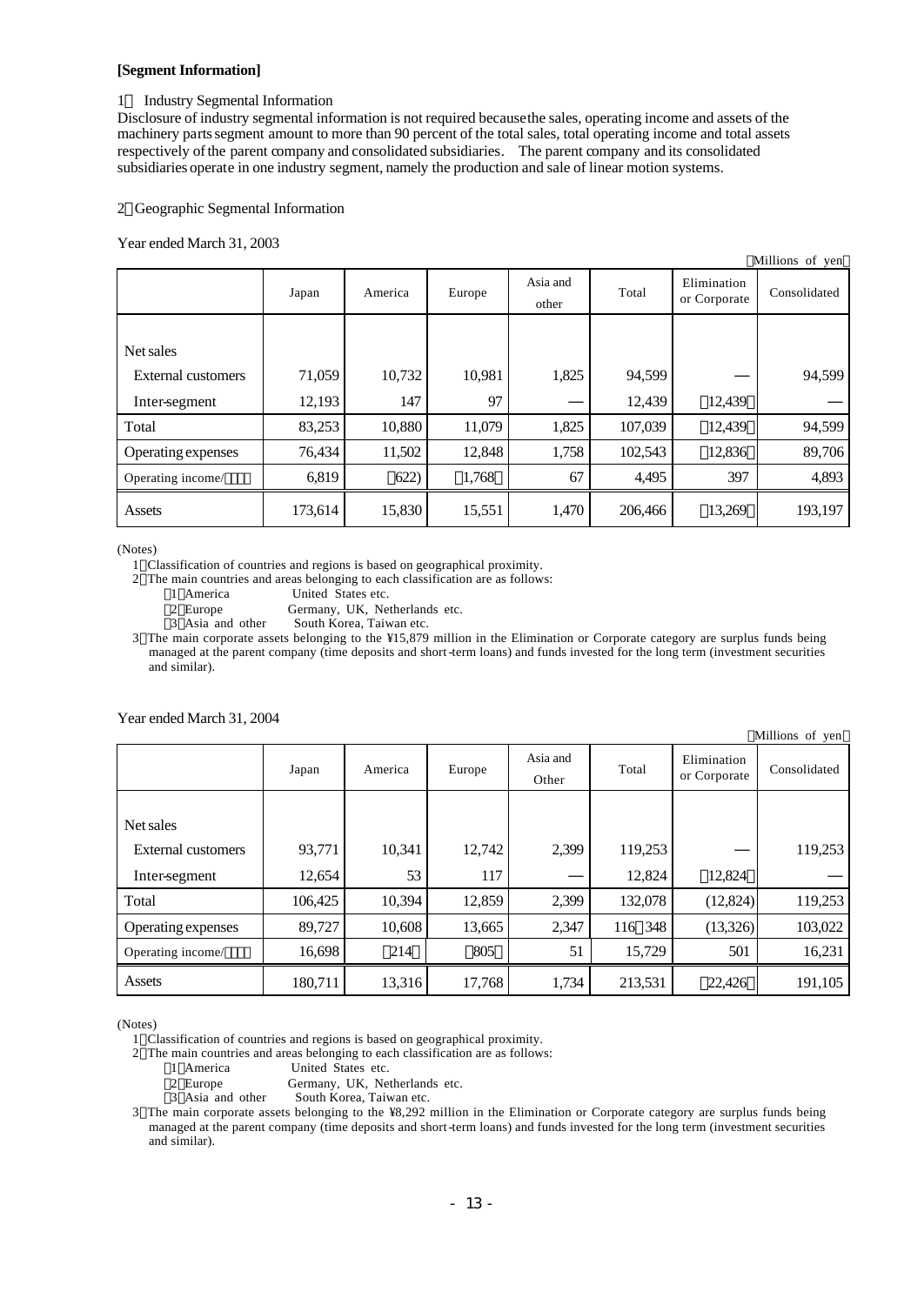#### 3.Overseas Sales

Year ended March 31, 2003

|                                                                |         |        |                | Millions of yen |
|----------------------------------------------------------------|---------|--------|----------------|-----------------|
|                                                                | America | Europe | Asia and other | Total           |
| Overseas sales                                                 | 10,775  | 10,780 | 7,764          | 29,319          |
| Consolidated net sales                                         |         |        |                | 94,599          |
| Overseas sales as a<br>percentage of<br>consolidated net sales | 11.4    | 11.4   | 8.2            | 31.0            |

(Notes)

1 Classification of countries and regions is based on geographical proximity.

2 The main countries and areas belonging to each classification are as follows:

1 America United States etc.<br>2 Europe Germany, UK, Net

Germany, UK, Netherlands etc.

3 Asia and other South Korea, Taiwan etc.

3 Overseas sales of the companies, meaning that the amount of exports made by parent and sales made by the consolidated subsidiaries to customers.

Year ended March 31, 2004

|                                                                |         |        |                | Millions of yen |
|----------------------------------------------------------------|---------|--------|----------------|-----------------|
|                                                                | America | Europe | Asia and other | Total           |
| Overseas sales                                                 | 10,436  | 12,739 | 10,734         | 33,910          |
| Consolidated net sales                                         |         |        |                | 119,253         |
| Overseas sales as a<br>percentage of<br>consolidated net sales | 8.7%    | 10.7%  | $9.0\%$        | 28.4%           |

(Notes)

1 Classification of countries and regions is based on geographical proximity.

2 The main countries and areas belonging to each classification are as follows:

1 America United States etc.

2 Europe Germany, UK, Netherlands etc.

3 Asia and other South Korea, Taiwan etc.

3 Overseas sales of the companies, meaning that the amount of exports made by parent and sales made by the consolidated subsidiaries to customers.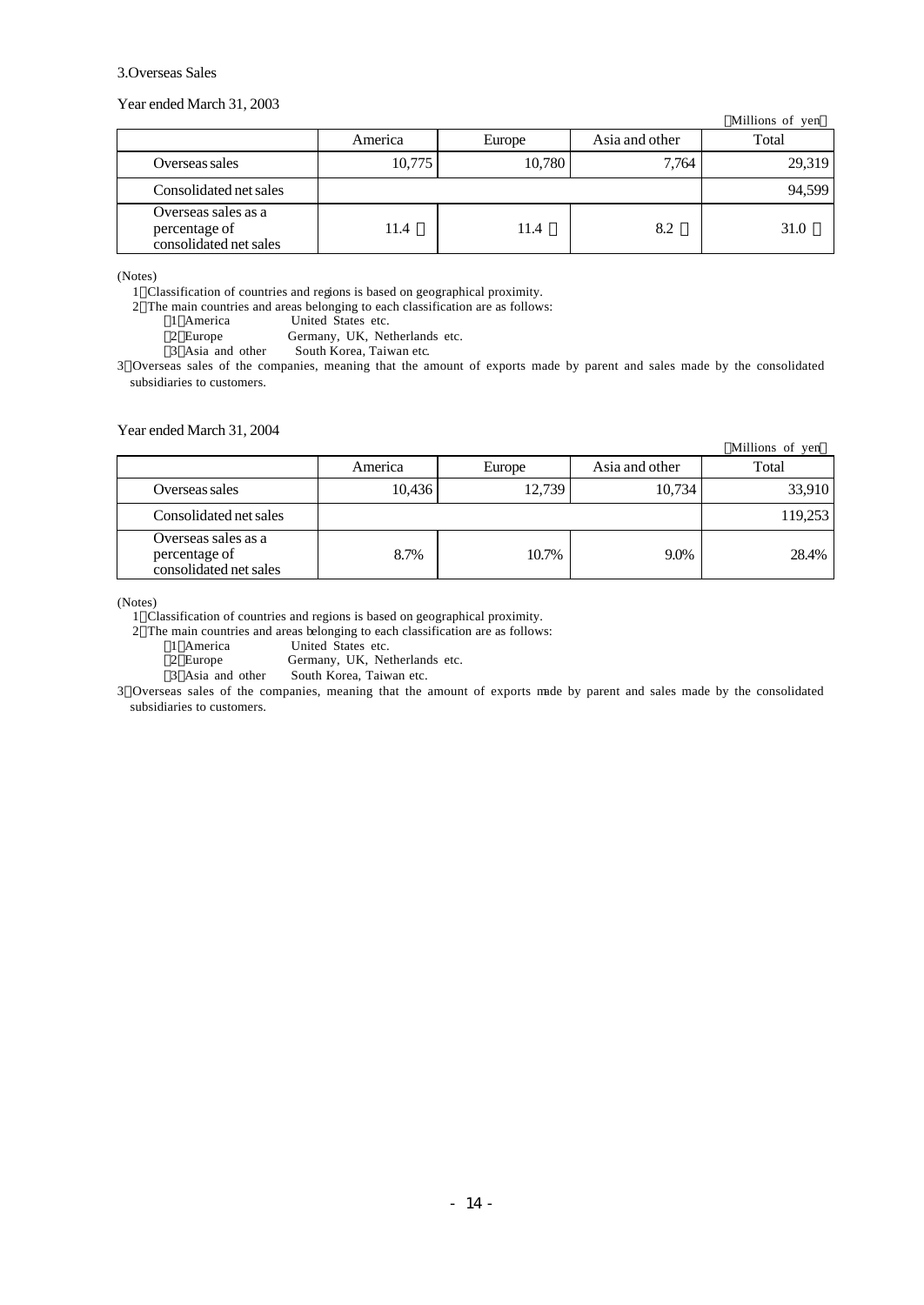#### **[related party transaction]**

Year ended March 31, 2003

1. Parent company, major corporate shareholders, and others

No relevant items.

2. Directors, major individual shareholders, and others

| Category  | Name     | Address | Activities or<br>Capital or | Voting<br>Equity | Relationships          |                             | Nature of Dealings        | Transaction      | Accounting | <b>Balance</b> at<br>End of |            |
|-----------|----------|---------|-----------------------------|------------------|------------------------|-----------------------------|---------------------------|------------------|------------|-----------------------------|------------|
|           |          |         | Investment                  | <b>Business</b>  | Owned or<br>Controlled | Directorship<br>and similar | Operations<br>and similar |                  |            | Item                        | Period     |
|           |          |         |                             |                  |                        |                             |                           |                  |            |                             |            |
|           |          |         |                             | Internal auditor |                        |                             |                           |                  | ¥ millions |                             | ¥ millions |
|           |          |         |                             | of company.      |                        |                             |                           | Processing of    |            |                             |            |
| Directors | Mr Shoji |         |                             | President and    |                        |                             |                           | company products | 3          | Notes and                   |            |
| and their | Namiki   |         |                             | Representative   | None                   |                             |                           | etc.             |            | accounts                    |            |
| families  |          |         |                             | Director of      |                        |                             |                           | Note 1           |            | payable                     |            |
|           |          |         |                             | Namiki Seimitsu  |                        |                             |                           |                  |            |                             |            |
|           |          |         |                             | Hoseki Co. Ltd.  |                        |                             |                           |                  |            |                             |            |

Note The amount stated above for dealings with Namiki Seimitsu Hoseki Co. Ltd, of which the company's internal auditor Mr Shoji Namiki is President and Representative Director, is net of consumption tax.

Dealing conditions and policy for determination of dealing conditions

(Note 1) The outsourcing of processing to Namiki Seimitsu Hoseki Co. Ltd was determined under normal trading conditions, after obtaining estimates from other processing companies and considering market prices.

3. Subsidiaries and similar.

No relevant items.

4. Sister companies and similar.

No relevant items.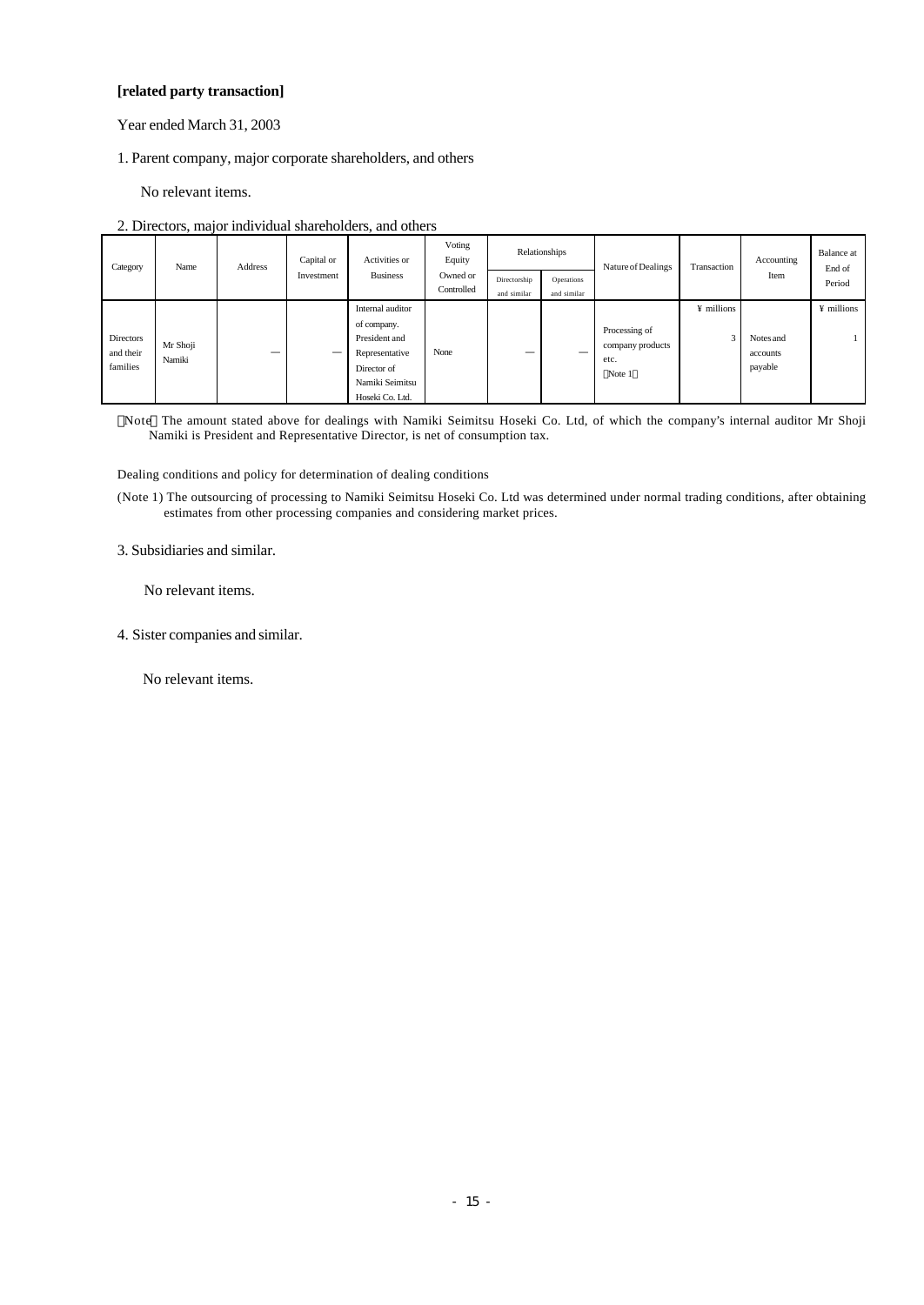The year ended March 31, 2004

1. Parent company, major corporate shareholders, and others.

No relevant items.

2. Directors, major individual shareholders, and others.

No relevant items.

3. Subsidiaries and similar.

| Category              | Name                  | Address              | Capital or<br>Investment | Activities or<br><b>Business</b>                   | Voting<br>Equity<br>Owned or<br>Controlled | Directorship<br>and similar                             | Relationships<br>Operations<br>and similar                                     | Nature of<br>Dealings                             | Amount             | Accounting<br>Item             | Balance at<br>End of<br>Period |
|-----------------------|-----------------------|----------------------|--------------------------|----------------------------------------------------|--------------------------------------------|---------------------------------------------------------|--------------------------------------------------------------------------------|---------------------------------------------------|--------------------|--------------------------------|--------------------------------|
| Affiliated<br>company | Daito seiki<br>CoLtd. | Shinagawaku<br>Tokyo | ¥ million<br>4,255       | Manufacture and<br>sales of industrial<br>machines | Direct<br>33.44%<br>Indirect               | 6 persons<br>(In THK's<br>employee<br>is 5 perso<br>ns) | Processing<br>of THK'<br>s product,<br>sales and<br>purchase<br>of machi<br>ne | Processing of<br>THK's product<br>etc<br>(Note 1) | ¥ million<br>3,544 | Note and<br>account<br>payable | ¥ million<br>2,149             |

(Note) The amount for dealing with Daito seiki Co.,Ltd. is not include consumption tax, however The balance at end of period include to consumption tax.

Dealing conditions and policy for determination of dealing conditions

Note 1 The terms and conditions applicable to the transactions have been determined on the basis of arm's length and by reference to reasonable market price level.

4. Sister companies and similar.

No relevant items.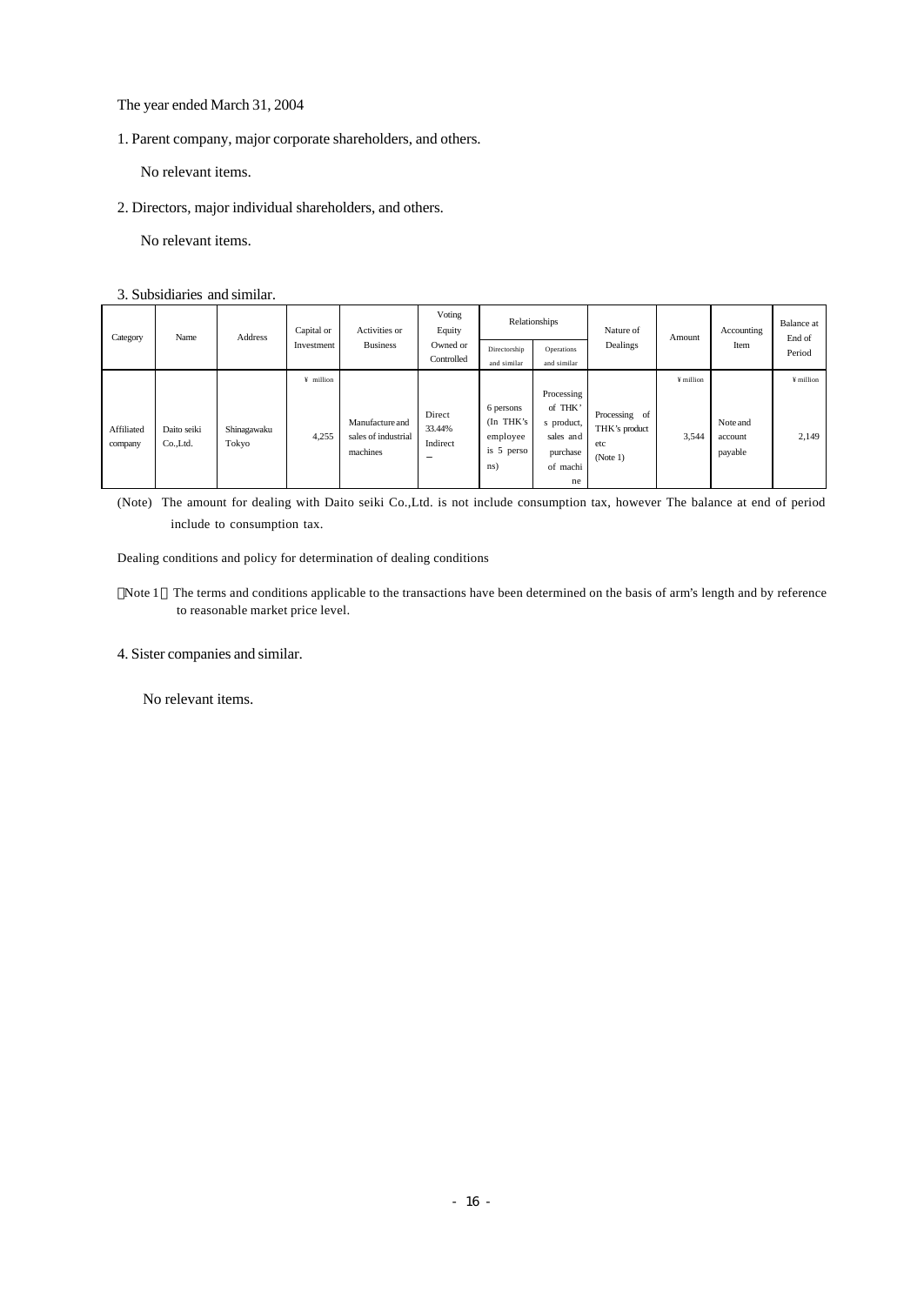#### **[Tax-effect accounting]**

1. Significant components of deferred tax assets and liabilities

**March 31, 2003 March 31, 2004** Deferred tax assets Inventory valuation and the set of the set of the set of the set of the set of the set of the set of the set of the set of the set of the set of the set of the set of the set of the set of the set of the set of the set of Software 685 Allowance for retirement and Allowance for retirement and<br>severance benefits 575 Allowance for employee bonuses 408 408 570 Enterprise tax payable 557 Allowance for directors' and auditor's Allowance for directors and auditor s<br>retirement bonuses 535 Unrealized profit on inventory 690 690 441 Allowance for doubtful debts 474 408 Operating loss carry forwards 411 218 Valuation loss on investment securities 161 90 Other  $916$  892  $\frac{1}{5,867}$  6,016 Valuation-type allowances and the set of the set of the set of the set of the set of the set of the set of the set of the set of the set of the set of the set of the set of the set of the set of the set of the set of the s Total deferred tax assets 4,891 5,131 Deferred tax liabilities Unrealized loss on marketable securities (12) (12) 492 Insurance reserve (162 219) Allowance for special depreciation (238) 187 Other (157) 184 Total deferred tax liabilities (571) (1,083) Net deferred tax assets 4,048

Millions of yen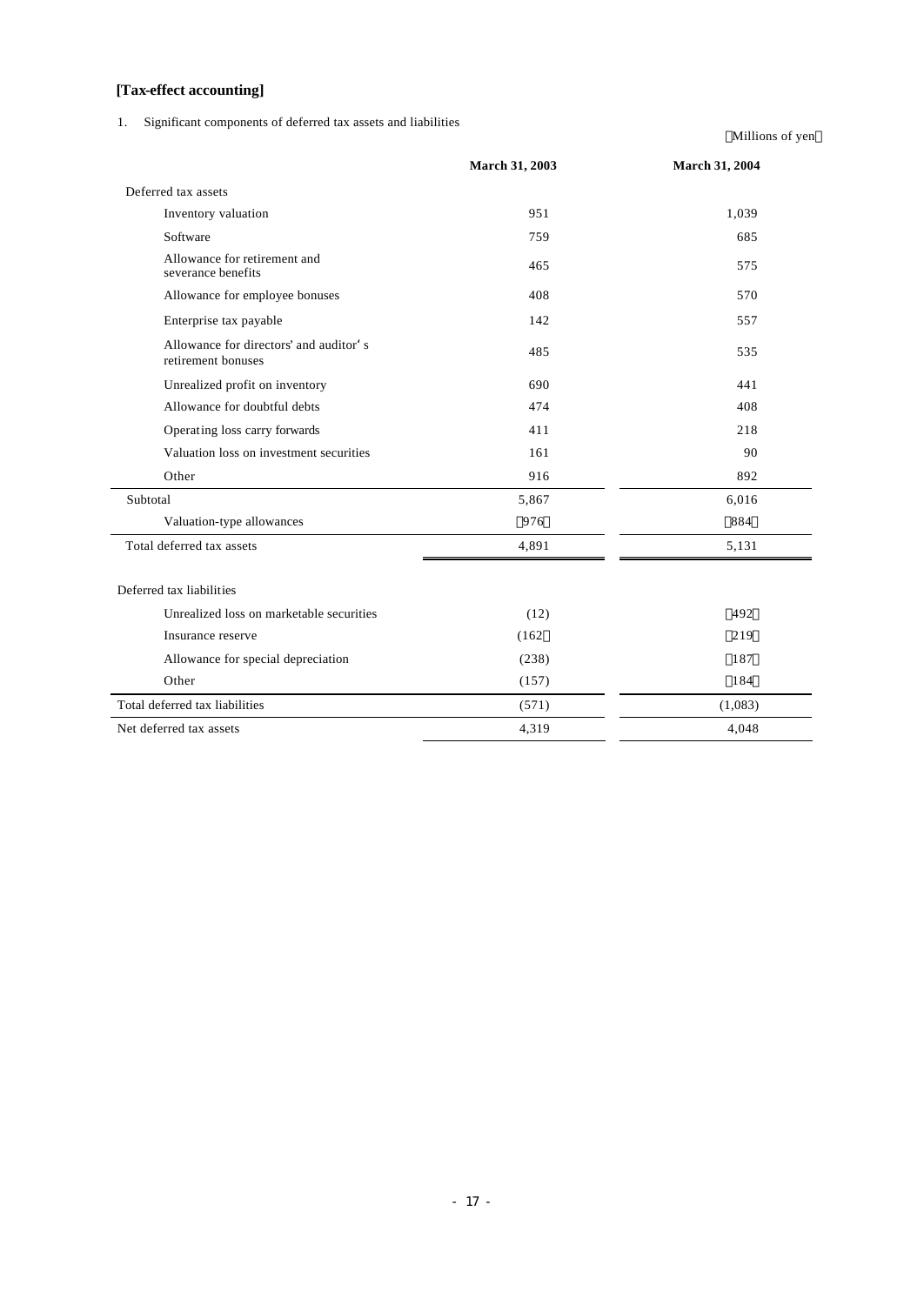2. Reason for the difference between legal effective tax rate and corporate income tax rate

after adoption of tax-effect accounting

| Legal effective tax rate                                                                 | <b>March 31, 2003</b><br>42.1 | <b>March 31, 2004</b><br>42.1 |
|------------------------------------------------------------------------------------------|-------------------------------|-------------------------------|
| (Adjustments)                                                                            |                               |                               |
| Entertainment expenses and similar expenses<br>permanently not tax allowable             | 1.6                           | 0.3                           |
| Dividends receivable and similar income<br>permanently not taxable                       | 0.6                           | 0.0                           |
| Net income of consolidated subsidiaries                                                  | 25.6                          | 2.6                           |
| Investments in consolidated subsidiaries and<br>equity-method companies                  | 21.8                          | 0.1                           |
| Equity in earnings of unconsolidated subsidiaries and<br>affiliates                      | 0.1                           | 0.8                           |
| Inhabitants tax equalization                                                             | 1.7                           | 0.4                           |
| Difference between Japanese legal effective tax rate<br>and overseas tax rates           | 0.7                           | 0.6                           |
| Adjustment to the decrease in deferred tax assets<br>owing to the change in the tax rate | 2.0                           | 0.7                           |
| Other                                                                                    | 0.6                           | 1.4                           |
| Corporate income tax rate after the adoption of<br>tax-effect accounting                 | 49.3                          | 44.6                          |

3. Following an amendment of the Local Tax Law (Law 9 2003), the calculation of deferred tax assets and deferred tax liabilities for the previous financial year will apply the pre-amendment tax rate to deferred items planned to disappear by March 31, 2004, and the post-amendment tax rate to deferred items planned to disappear after April 1, 2004. Owing to this change in tax rates, the amount stated for the previous financial year's deferred tax assets (net of deferred tax liabilities) will decrease by ¥70 million, and the previous financial year's adjustment to corporate income taxes recorded as an expense will increase by the same amount.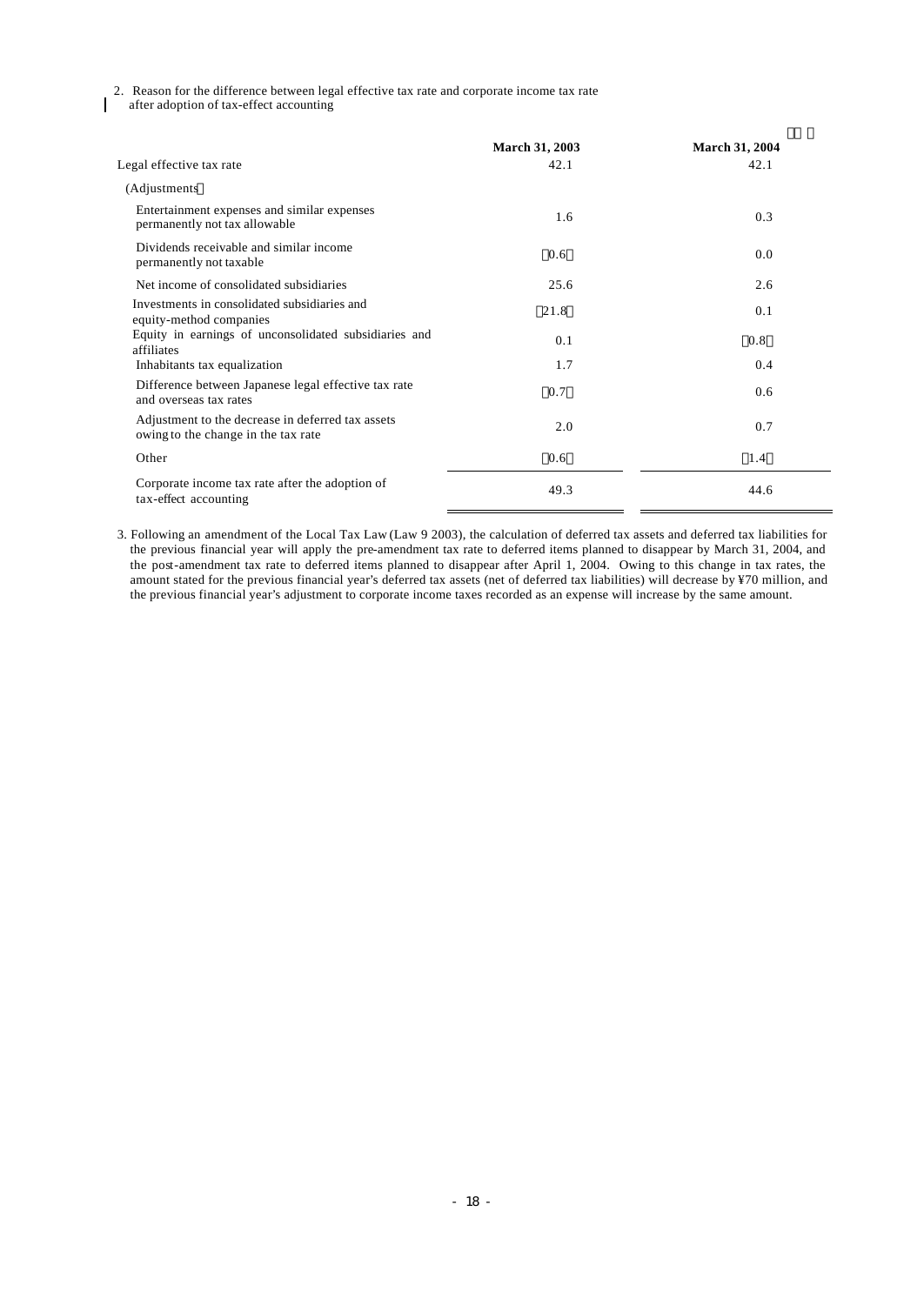#### **[Investments in securities]**

1. Other investment securities with market price available

| л.<br>Millions of yen                                                                                      |                  |                |            |                       |                |                |  |  |  |  |  |
|------------------------------------------------------------------------------------------------------------|------------------|----------------|------------|-----------------------|----------------|----------------|--|--|--|--|--|
|                                                                                                            |                  | March 31, 2003 |            | <b>March 31, 2004</b> |                |                |  |  |  |  |  |
|                                                                                                            | Acquisition cost | Carried amount | Difference | Acquisition cost      | Carried amount | Difference     |  |  |  |  |  |
| Aggregate carrying value exceeds<br>aggregate acquisition cost                                             |                  |                |            |                       |                |                |  |  |  |  |  |
| 1 Equities                                                                                                 | 313              | 375            | 61         | 2,356                 | 3,538          | 1,182          |  |  |  |  |  |
| 2 Bonds                                                                                                    |                  |                |            |                       |                |                |  |  |  |  |  |
| 3 Other                                                                                                    | 15               | 20             | 4          | 9                     | 11             |                |  |  |  |  |  |
| Subtotal                                                                                                   | 329              | 395            | 66         | 2,366                 | 3,549          | 1,183          |  |  |  |  |  |
| Aggregate carrying value does not<br>exceed aggregate acquisition cost<br>1 Equities<br>2 Bonds<br>3 Other | 2,291            | 1,773          | 517        | 4                     | 4              | $\mathbf{0}$   |  |  |  |  |  |
| Subtotal                                                                                                   | 2,291            | 1,773          | 517        | 4                     | 4              | $\overline{0}$ |  |  |  |  |  |
| Total                                                                                                      | 2,620            | 2,169          | 451        | 2,370                 | 3,554          | 1,183          |  |  |  |  |  |

(Note) In addition to the above, differences pertaining to the market price of the group's share of investment in an investment partnership are included in the consolidated balance sheets under valuation adjustment for marketable securities. The amounts recorded for the current consolidated financial year and last consolidated financial year, both net tax effects, are ¥27 million and ¥24 million respectively.

For the year ended March 31, 2003, the company booked a reduction in value of ¥510 million yen in other investment securities for which a market price was available. It is the company's policy to write down the carrying amount of individual securities whose market price has fallen to 50% or less of their acquisition cost. For securities which have fallen to between 70% and 50% of their acquisition cost, the company makes a judgment on whether to write down the carrying amount, by considering the acquisition cost in the light of the security's average month-end closing price for the last 24 months, and financial conditions in the two most recent periods.

2. Other investment securities sold in the period

#### Year ended March 31, 2003.

Disclosure is omitted because of the insignificance of profits and losses.

#### Year ended March 31, 2004.

Disclosure is omitted because of the insignificance of profits and losses.

3. Main holdings of securities for which no market price is available

|                                 | <b>March 31, 2003</b> | <b>March 31, 2004</b> |
|---------------------------------|-----------------------|-----------------------|
|                                 | Carried amount        | Carried amount        |
| Other investment securities     |                       |                       |
| Money management funds          | 2,507                 |                       |
| Free financial funds            | 3,309                 |                       |
| Financial discount bonds        | 899                   |                       |
| Unlisted equities excluding OTC | 175                   | 175                   |
| Unlisted foreign bonds          | 1,500                 |                       |
| Unlisted foreign investments    | 286                   | 516                   |

Millions of yen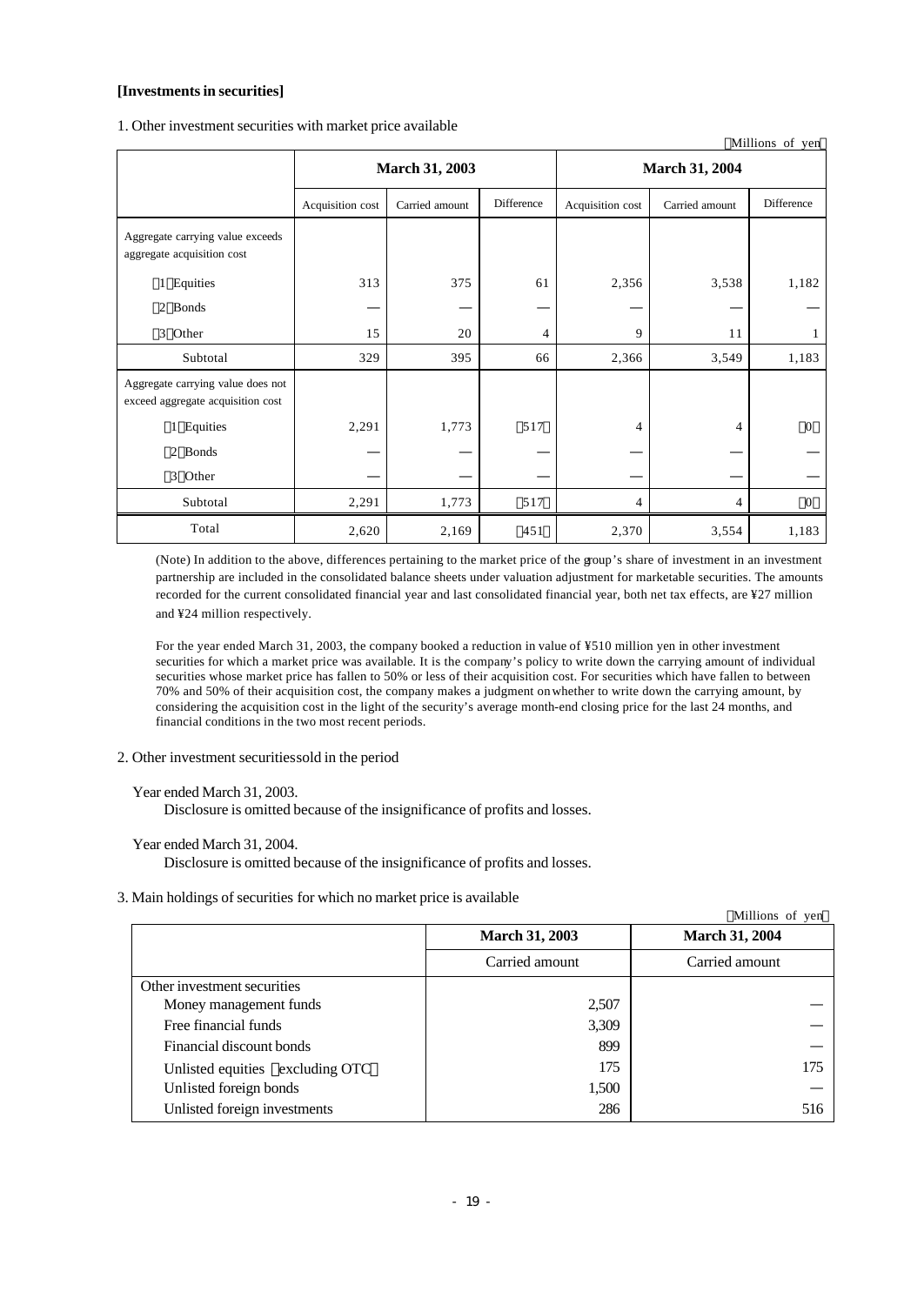4. Redemption schedule for other investment securities with repayment dates after the balance sheet date.

Year ended March 31, 2003

|                                                      |               |              |               | Millions of yen |
|------------------------------------------------------|---------------|--------------|---------------|-----------------|
|                                                      | Within 1 year | 1 to 5 years | 5 to 10 years | Over 10 years   |
| <b>Bonds</b>                                         |               |              |               |                 |
| Government and<br>municipal bonds<br>Corporate bonds |               |              |               |                 |
| Other bonds                                          | 900           |              |               |                 |
| Other                                                |               |              |               |                 |
| Total                                                | 900           |              |               |                 |

Year ended March 31, 2004

No relevant items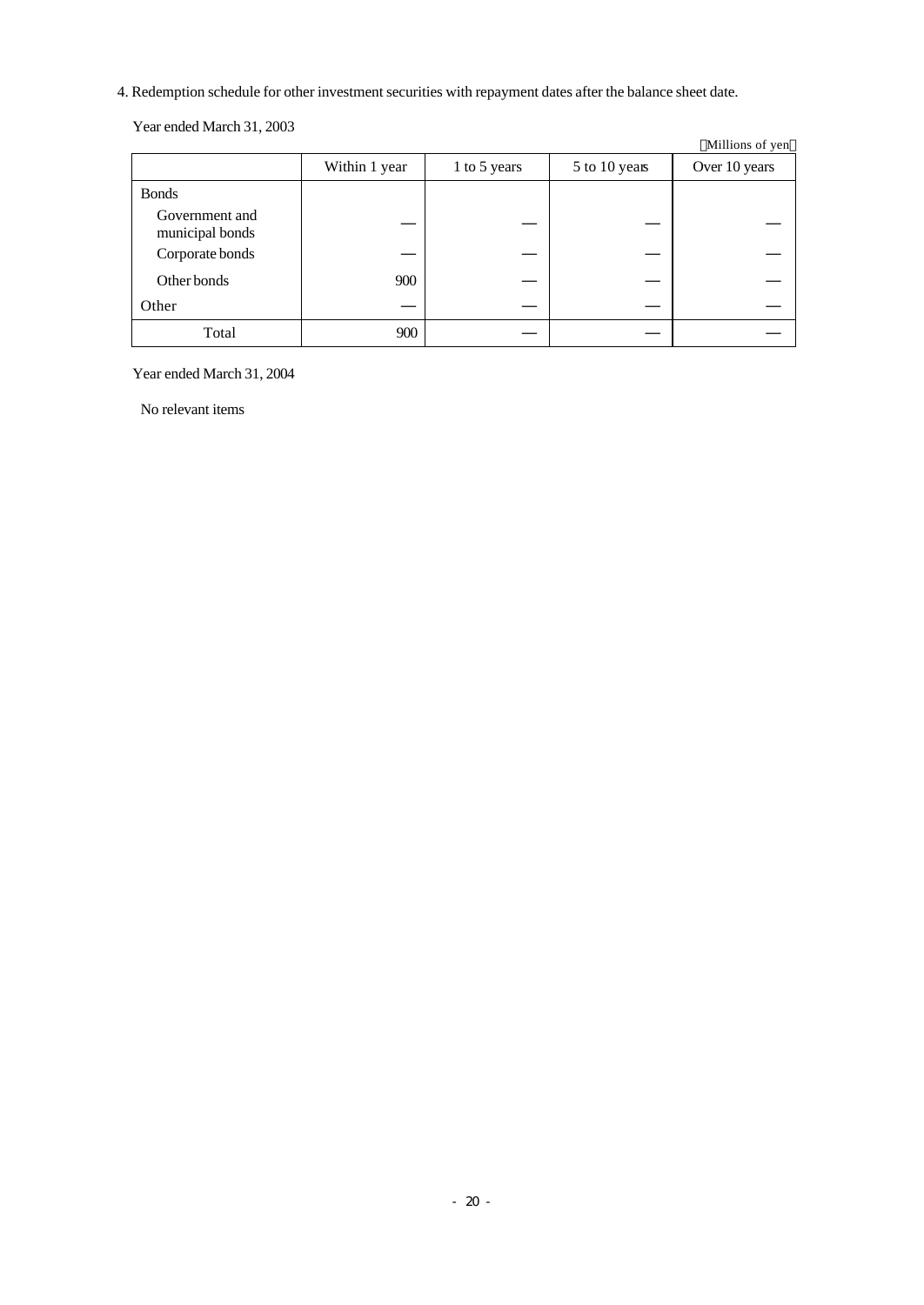#### **[Retirement benefits]**

#### 1. Outline of the company's retirement benefit system

The company, its domestic consolidated subsidiaries, and certain of its overseas consolidated subsidiaries provide defined benefit retirement plans in the form of a lump sum system and a qualified pension plan. The company also occasionally pays supplementary retirement money in the case of retirement or severance. Apart from the overseas consolidated subsidiaries for which the above applies, the other overseas consolidated subsidiaries mainly have defined contribution systems.

#### 2. Retirement benefit liabilities

|                                                     | March 31, 2003 | (millions of yen)<br><b>March 31, 2004</b> |
|-----------------------------------------------------|----------------|--------------------------------------------|
| Retirement benefit liabilities<br>Note              | 4,139          | 4,525                                      |
| Less: Pension assets                                | 1,887          | 2,396                                      |
| Unreserved retirement benefit liabilities           | 2,251          | 2,128                                      |
| Difference arising from unrecognized<br>calculation | 767            | 496                                        |
| Allowance for retirement and severance benefits     | 1,483          | 1,631                                      |

(Note) Whereas domestic consolidated subsidiaries have adopted a simple method for estimating retirement benefit liabilities, some overseas consolidated subsidiaries employ a method determined by the accounting standards of the country concerned.

#### 3. Retirement benefit costs

|                                  | Year end March 31, 2003 | (million of yen)<br>Year end March 31, 2004 |
|----------------------------------|-------------------------|---------------------------------------------|
| Service costs Note               | 335                     | 337                                         |
| Interest costs                   | 89                      | 97                                          |
| Expected return on plan assets   | 8                       | 9                                           |
| Recognized actuarial differences | 67                      | 86                                          |
| Retirement benefit costs         | 483                     | 511                                         |

Note The retirement benefit costs for domestic consolidated subsidiaries and some overseas consolidated subsidiaries are included in service costs above.

4. Basis for the calculation of retirement benefit liabilities

|                                                                         | <b>March 31, 2003</b>      | <b>March 31, 2004</b>      |
|-------------------------------------------------------------------------|----------------------------|----------------------------|
| Method of distribution of expected<br>retirement and severance benefits | Straight-line amortization | Straight-line amortization |
| Discount rate for obligations                                           | $2.5\%$                    | 2.5%                       |
| Expected rate of return on plan assets                                  | $0.5\%$                    | $0.5\%$                    |
| Period of amortization of actuarial difference<br><b>Note</b>           | 10 Years                   | 10 Years                   |

Note The actuarial difference is amortized by the straight-line method over a fixed number of years which is shorter than the employees' average remaining period of service at the time the difference was recognized, starting in the consolidated fiscal year following the one in which the difference was recognized.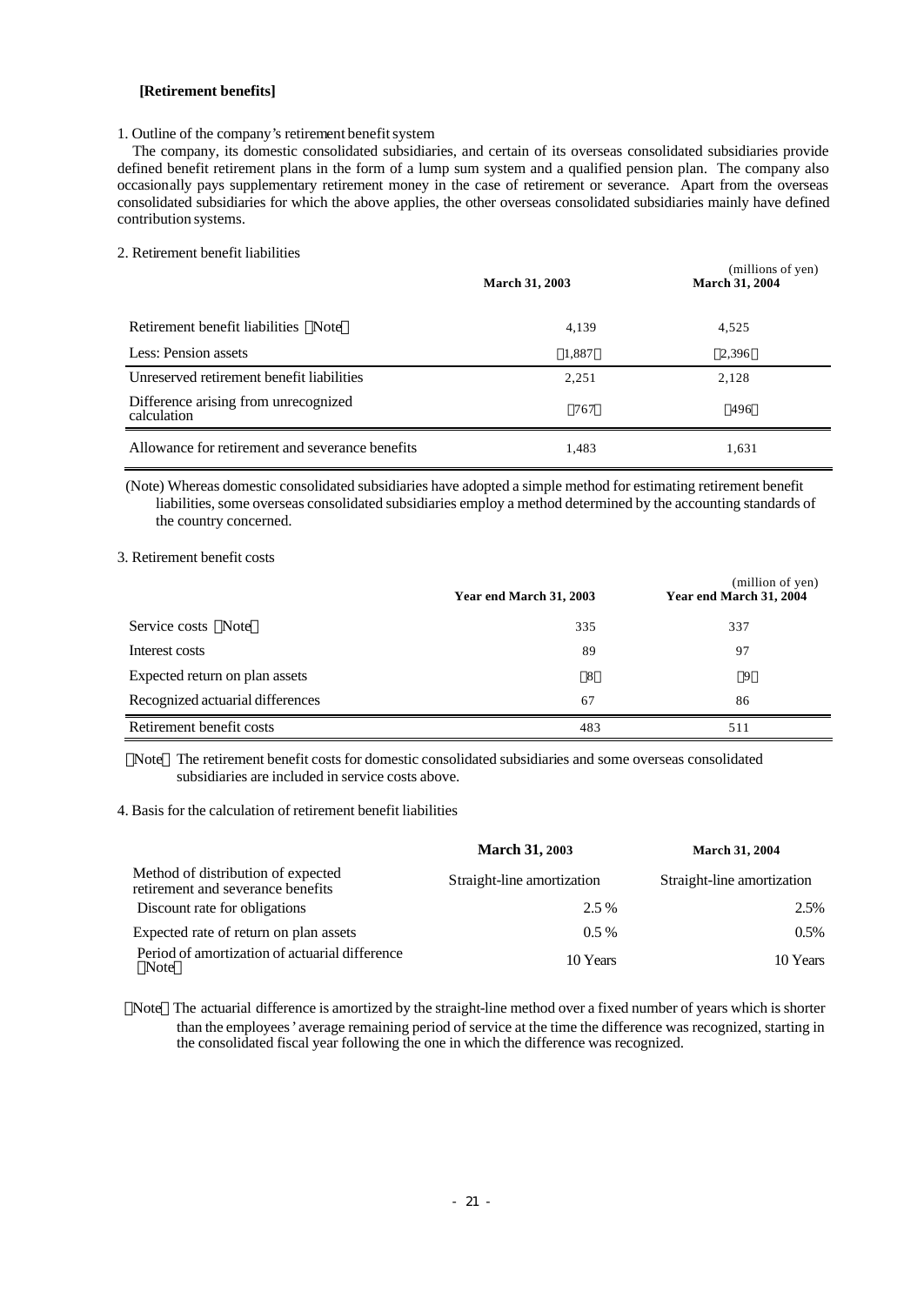

May 20, 2004

## **Non-Consolidated Financial Review for the Year Ended March 31, 2004**

Company Name: Head Office: Thead Office: The Tokyo, Japan (Tel: +81-03-5434-0300) URL: the contract of the contract of the contract of the contract of the contract of the contract of the contract of the contract of the contract of the contract of the contract of the contract of the contract of the contr Stock exchange listing: Tokyo Stock Exchange 1<sup>st</sup> Section Code number: 6481 President and CEO: Akihiro Teramachi Director/General Manager of Corporate Strategy Department: Kotaro Yoshihara Date of the board meeting: May 20, 2004 Date of the ordinary general meeting of shareholders: June 26, 2004 Interim cash dividends: Yes Adoption of Unit stock system: Yes (1unit 100 shares)

1. Non-Consolidated Financial Highlights (Unaudited) Note: All figures are rounded down to the nearest million yen.

### THK CO., LTD.

(1) Operating results

|                    | Net sales       |      | Operating income |       | Ordinary income |       |  |
|--------------------|-----------------|------|------------------|-------|-----------------|-------|--|
|                    | Millions of yen | $\%$ | Millions of yen  | %     | Millions of yen | %     |  |
| Year ended 3/31/04 | 97.740          | 28.7 | 16.186           | 139.5 | 16.099          | 120.8 |  |
| Year ended 3/31/03 | 75.921          | 12.7 | 6.757            | 161.4 | 7.291           | 147.9 |  |

|                      | Net income      |       | Fully<br>diluted<br><b>Net</b><br>income<br>net<br>income<br>per share<br>per share |       | Return<br>on<br>equity | Ordinary<br>income to<br>total assets | Ordinarv<br>income to<br>sales |
|----------------------|-----------------|-------|-------------------------------------------------------------------------------------|-------|------------------------|---------------------------------------|--------------------------------|
|                      | Millions of yen | %     | Yen                                                                                 | Yen   | %                      | %                                     | %                              |
| Year ended 3/31/04   | 8.831           | 106.5 | 74.18                                                                               | 65.81 | 8.6                    | 8.8                                   | 16.5                           |
| Year ended 3/31/03 l | 4.277           |       | 35.59                                                                               | 34.11 | 4.4                    | 4.2                                   | 9.6                            |

Notes:

1. Change of accounting policy: None

2. Average number of shares of common stock issued (non-consolidated) Year ended 3/31/04: 118,387,267 shares Year ended 3/31/03: 119,356,771 shares

3. Regarding net sales, operating income, ordinary income and net income, percent indications show percentage changes from the same period of the previous year.

#### (2) Cash dividends

|                      |       | Annual dividends per share |          | Total<br>dividends<br>paid | Payout<br>ratio | Annual<br>dividends<br>to |
|----------------------|-------|----------------------------|----------|----------------------------|-----------------|---------------------------|
|                      |       | Interim                    | F.Y. end | (full year)                |                 | sharehold<br>ers' equity  |
|                      | Yen   | Yen                        | Yen      | Millions of yen            | %               | %                         |
| Year ended 3/31/04   | 15.00 | 7.5                        | 7.5      | 1.775                      | 20.2            | 1.7                       |
| Year ended 3/31/03 l | 15.00 | 7.5                        | 7.5      | 1,790                      | 41.9            | 1.8                       |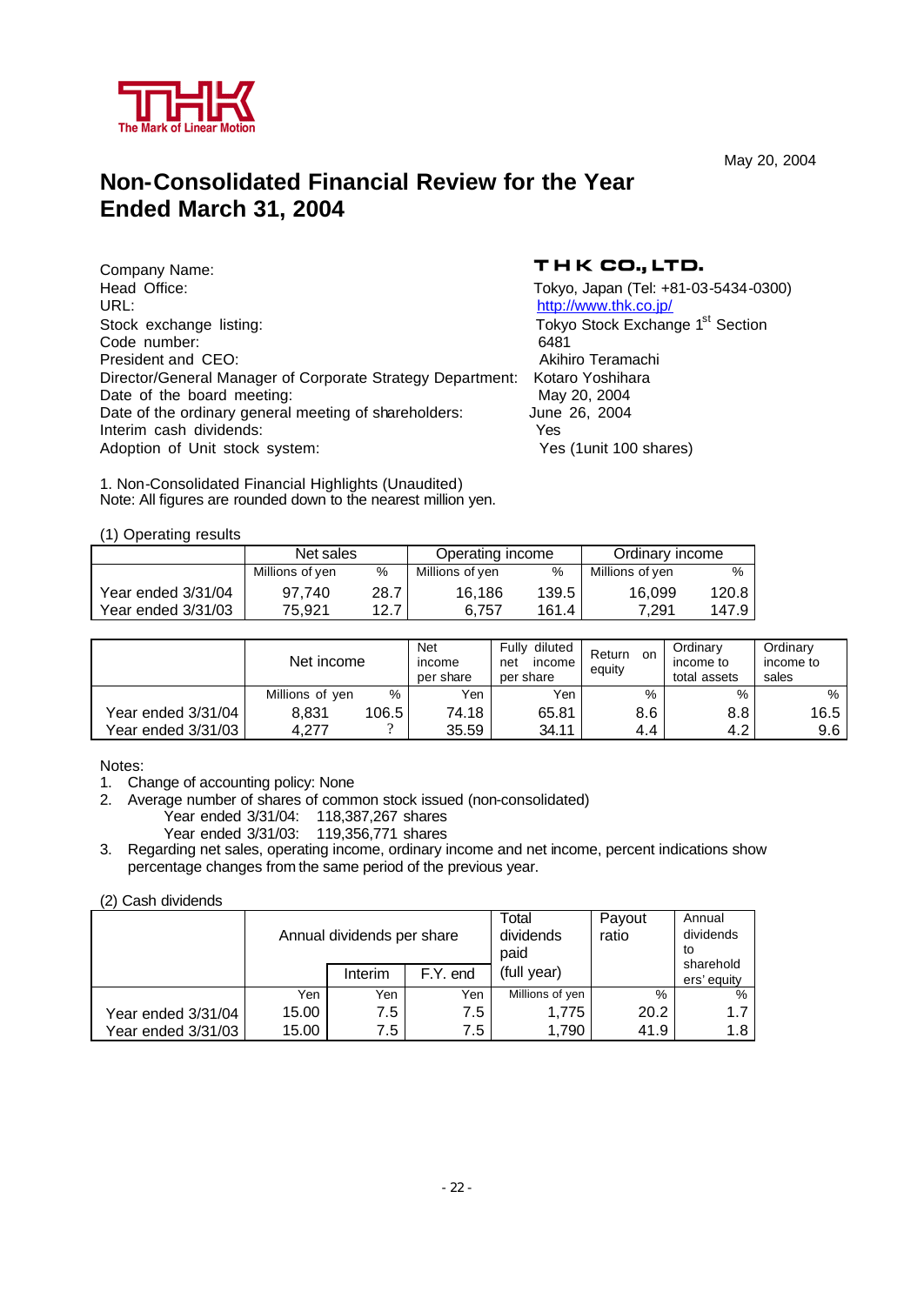

#### (3) Financial position

|                    | Total assets    | Total shareholders'<br>equity | Equity ratio | Shareholder's<br>equity per share |  |
|--------------------|-----------------|-------------------------------|--------------|-----------------------------------|--|
|                    | Millions of yen | Millions of yen               |              | Yen                               |  |
| Year ended 3/31/04 | 181.983         | 105,760                       | 58.1         | 893,23                            |  |
| Year ended 3/31/03 | 183.196         | 98,894                        | 54.0         | 828.36                            |  |

#### Notes:

1. Net number of shares issued and outstanding at the end of the fiscal year (non-consolidated) 118, 346, 697 shares

March 31, 2003: 119,350,553 shares.

2. The number of treasury stock as of :

March 31, 2004: 1,016,321 shares March 31, 2003: 12,465 shares.

2. Projections of Non-Consolidated Results for the Fiscal Year ending March 31, 2005

|                              | Net sales      | Ordinary       | Net income     | Annual cash dividends per share |          |       |  |
|------------------------------|----------------|----------------|----------------|---------------------------------|----------|-------|--|
|                              |                | <i>income</i>  |                | Interim                         | F.Y. end |       |  |
|                              | Million of yen | Million of yen | Million of yen | Yen                             | Yen      | Yen   |  |
| Six months ending<br>9/30/04 | 61,000         | 12,500         | 7,200          | 7.50                            |          |       |  |
| Year ending 3/31/05          | 115,000        | 22,000         | 12.700         |                                 | 7.50     | 15.00 |  |

\*Forward-Looking Statements:

This release contains forward-looking statements that are based on management's estimates, assumptions and projections at the time of release. Some factors, which include, but are not limited to, the risks and uncertainty associated with the worldwide economy, competitive activity and currency fluctuation, could cause actual results to differ materially from expectations.

Note to the Financial Information:

This is summarized and translated financial information that the Company posted to the Tokyo Stock Exchange in accordance with their rules that governs the disclosure of financial information.

The Company maintains an Internet website at www.thk.co.jp. The Company makes available free of charge on the website its financial information in Japanese language. Those information translated in English language will be disclosed as soon as reasonably practicable after disclosing materials in Japanese language.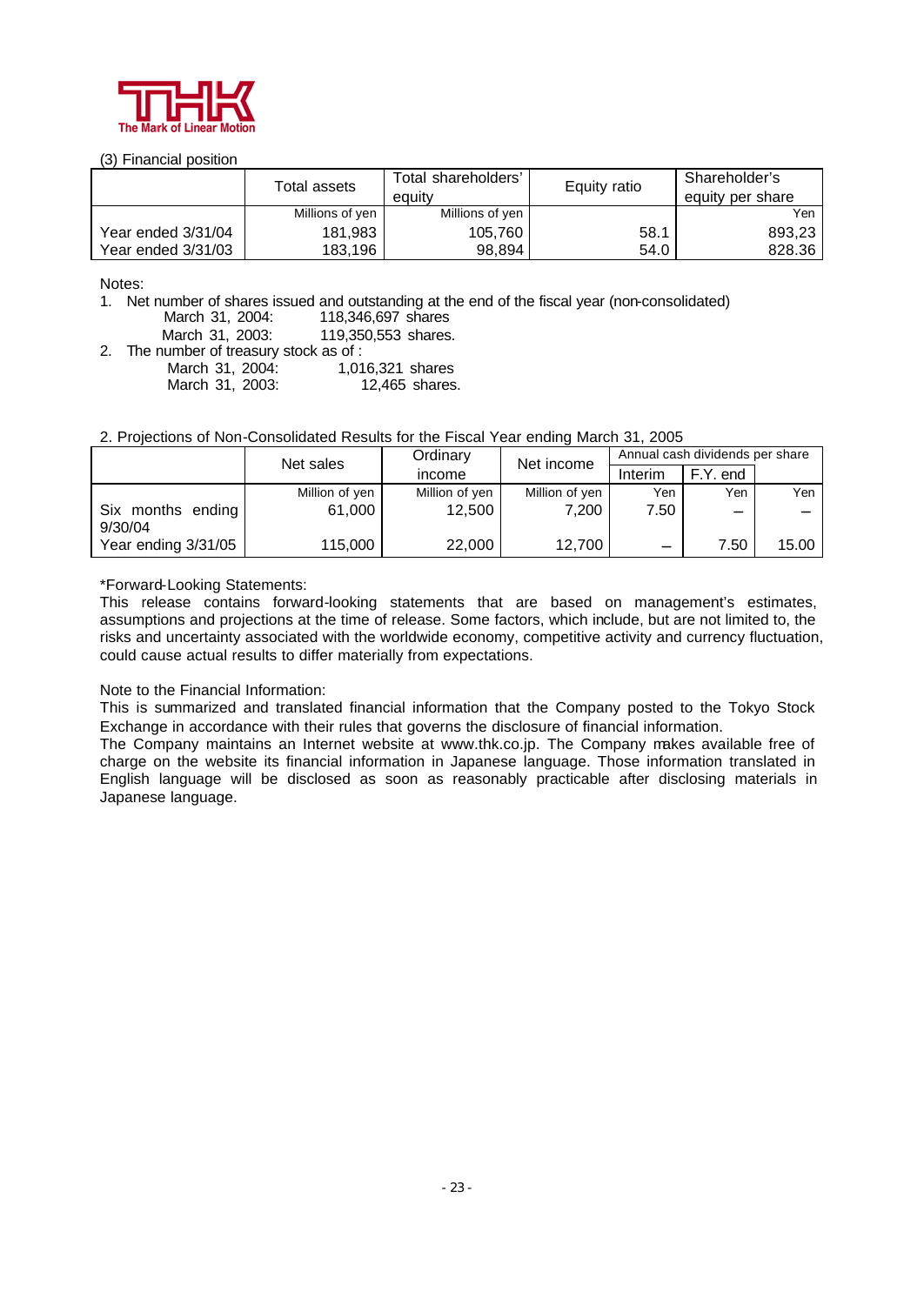# *Non-Consolidated Balance Sheets*

| (Millions 01 yen)                     |                      |         |      |        |                      |      |  |
|---------------------------------------|----------------------|---------|------|--------|----------------------|------|--|
|                                       | As of March 31, 2003 |         |      |        | As of March 31, 2004 |      |  |
| (Assets)                              |                      |         | $\%$ |        |                      | $\%$ |  |
| Current assets                        |                      |         |      |        |                      |      |  |
| Cash on hand and in banks             |                      | 58,726  |      |        | 49,298               |      |  |
| Notes receivable - trade              |                      | 13,698  |      |        | 17,100               |      |  |
| Accounts receivable - trade           |                      | 20,043  |      |        | 26,865               |      |  |
| Short-term investments in securities  |                      | 6,716   |      |        |                      |      |  |
| Merchandise                           |                      | 109     |      |        | 93                   |      |  |
| Finished goods                        |                      | 6,831   |      |        | 6,710                |      |  |
| Raw materials                         |                      | 3,531   |      |        | 3,909                |      |  |
| Work in process                       |                      | 3,394   |      |        | 3,225                |      |  |
| Inventories - other                   |                      | 336     |      |        | 312                  |      |  |
| Prepaid expenses                      |                      | 136     |      |        | 157                  |      |  |
| Deferred tax assets                   |                      | 1,092   |      |        | 1,670                |      |  |
| Short-term loans                      |                      |         |      |        | 40                   |      |  |
| Short-term loans to related companies |                      | 4,279   |      |        | 7,451                |      |  |
| Accounts receivable - other           |                      | 192     |      |        | 1,144                |      |  |
| Other                                 |                      | 106     |      |        | 118                  |      |  |
| Less: Allowance for doubtful debts    |                      | (157)   |      |        | (134)                |      |  |
| Total current assets                  |                      | 119,040 | 65.0 |        | 117,963              | 64.8 |  |
|                                       |                      |         |      |        |                      |      |  |
| <b>Fixed assets</b>                   |                      |         |      |        |                      |      |  |
| Tangible fixed assets                 |                      |         |      |        |                      |      |  |
| <b>Buildings</b>                      | 19,875               |         |      | 20,300 |                      |      |  |
| Accumulated depreciation              | 11,257               | 8,618   |      | 11,918 | 8,382                |      |  |
| <b>Structures</b>                     | 1,435                |         |      | 1,480  |                      |      |  |
| Accumulated depreciation              | 972                  | 462     |      | 1,014  | 466                  |      |  |
| Machinery, equipment, and other       | 51,610               |         |      | 53,509 |                      |      |  |
| Accumulated depreciation              | 40,453               | 11,156  |      | 42,270 | 11,238               |      |  |
| Vehicles                              | 227                  |         |      | 243    |                      |      |  |
| Accumulated depreciation              | 203                  | 23      |      | 208    | 34                   |      |  |
| Implements, tools and furniture       | 6,691                |         |      | 7,342  |                      |      |  |
| Accumulated depreciation              | 5,678                | 1,013   |      | 6,224  | 1,118                |      |  |
| Land                                  |                      | 9,169   |      |        | 9,094                |      |  |
| Construction in progress              |                      | 525     |      |        | 455                  |      |  |
| Total tangible fixed assets           |                      | 30,969  | 16.9 |        | 30,790               | 16.9 |  |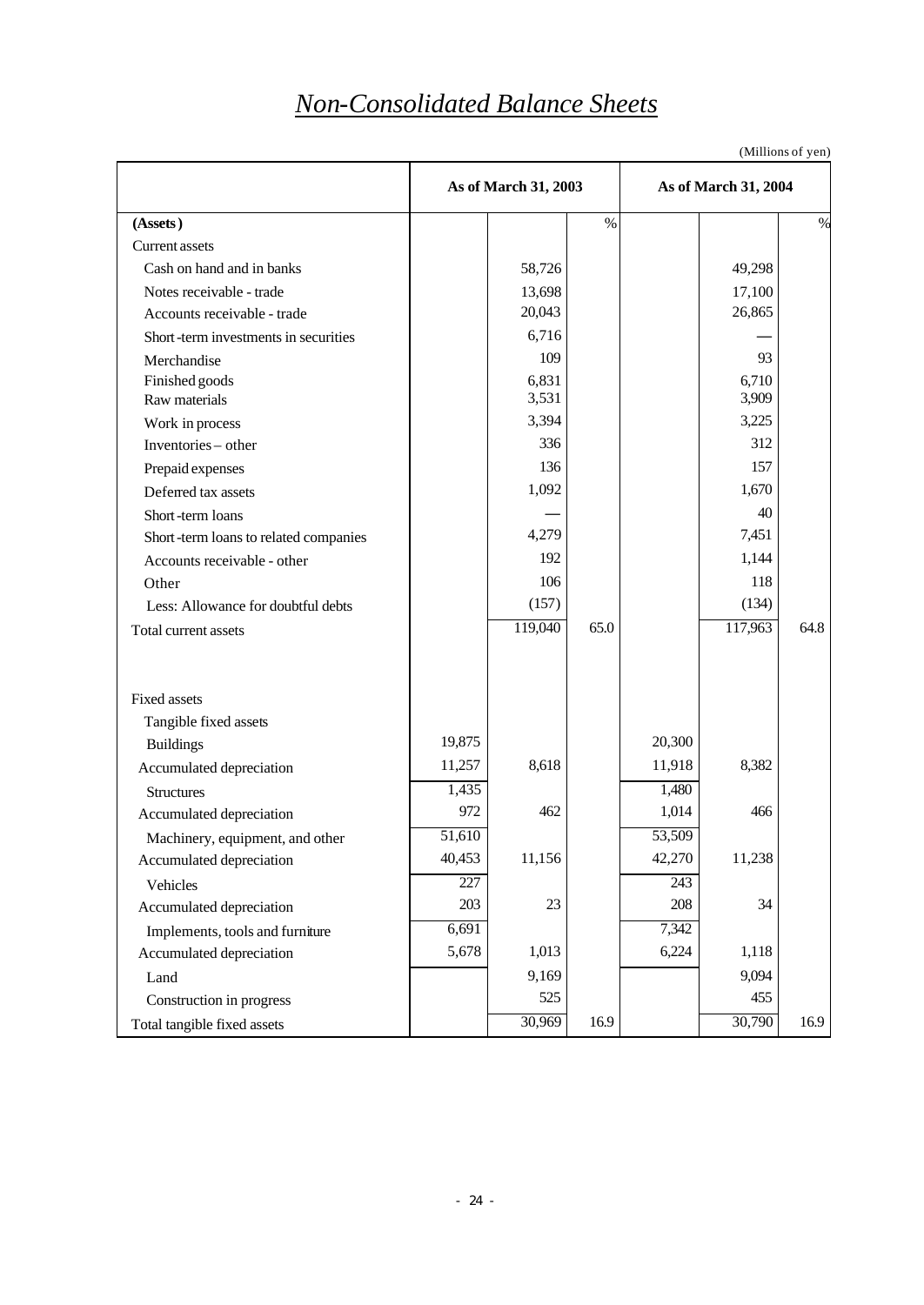(Millions of yen)

|                                                     | As of March 31, 2003 |                |       | As of March 31, 2004 |         |       |
|-----------------------------------------------------|----------------------|----------------|-------|----------------------|---------|-------|
| Intangible fixed assets                             |                      |                | $\%$  |                      |         | $\%$  |
| Patent                                              |                      | 1,772          |       |                      | 1,278   |       |
| Software                                            |                      | $\theta$       |       |                      | 18      |       |
| Other                                               |                      | 53             |       |                      | 60      |       |
| Total intangible fixed assets                       |                      | 1,826          | 1.0   |                      | 1,357   | 0.7   |
| Investments and other                               |                      |                |       |                      |         |       |
| Long-term investments in<br>securities              |                      | 3,807          |       |                      | 3,721   |       |
| Investments in shares of related<br>companies       |                      | 13,061         |       |                      | 12,069  |       |
| Investments in equity                               |                      | 236            |       |                      | 164     |       |
| Investments in related companies                    |                      | 5,506          |       |                      | 7,777   |       |
| Long-term loans                                     |                      | 265            |       |                      | 259     |       |
| Long-term loans to related<br>companies             |                      | 4,344          |       |                      | 4,319   |       |
| Claims in bankruptcy,<br>reorganization, and others |                      | 361            |       |                      | 400     |       |
| Long-term prepaid expenses                          |                      | 97             |       |                      | 59      |       |
| Deferred tax assets                                 |                      | 2,028          |       |                      | 1,430   |       |
| Other                                               |                      | 2,047          |       |                      | 2,366   |       |
| Less: Allowance for doubtful debts                  |                      | (397)          |       |                      | (696)   |       |
| Total investments and others                        |                      | 31,359         | 17.1  |                      | 31,871  | 17.6  |
| Total fixed assets                                  |                      | 64,155         | 35.0  |                      | 64,019  | 35.2  |
| Deferred assets                                     |                      |                |       |                      |         |       |
| <b>Bond</b> discounts                               |                      | $\overline{0}$ |       |                      |         |       |
| Total deferred assets                               |                      | $\Omega$       | 0.0   |                      |         |       |
| <b>Total assets</b>                                 |                      | 183,196        | 100.0 |                      | 181,983 | 100.0 |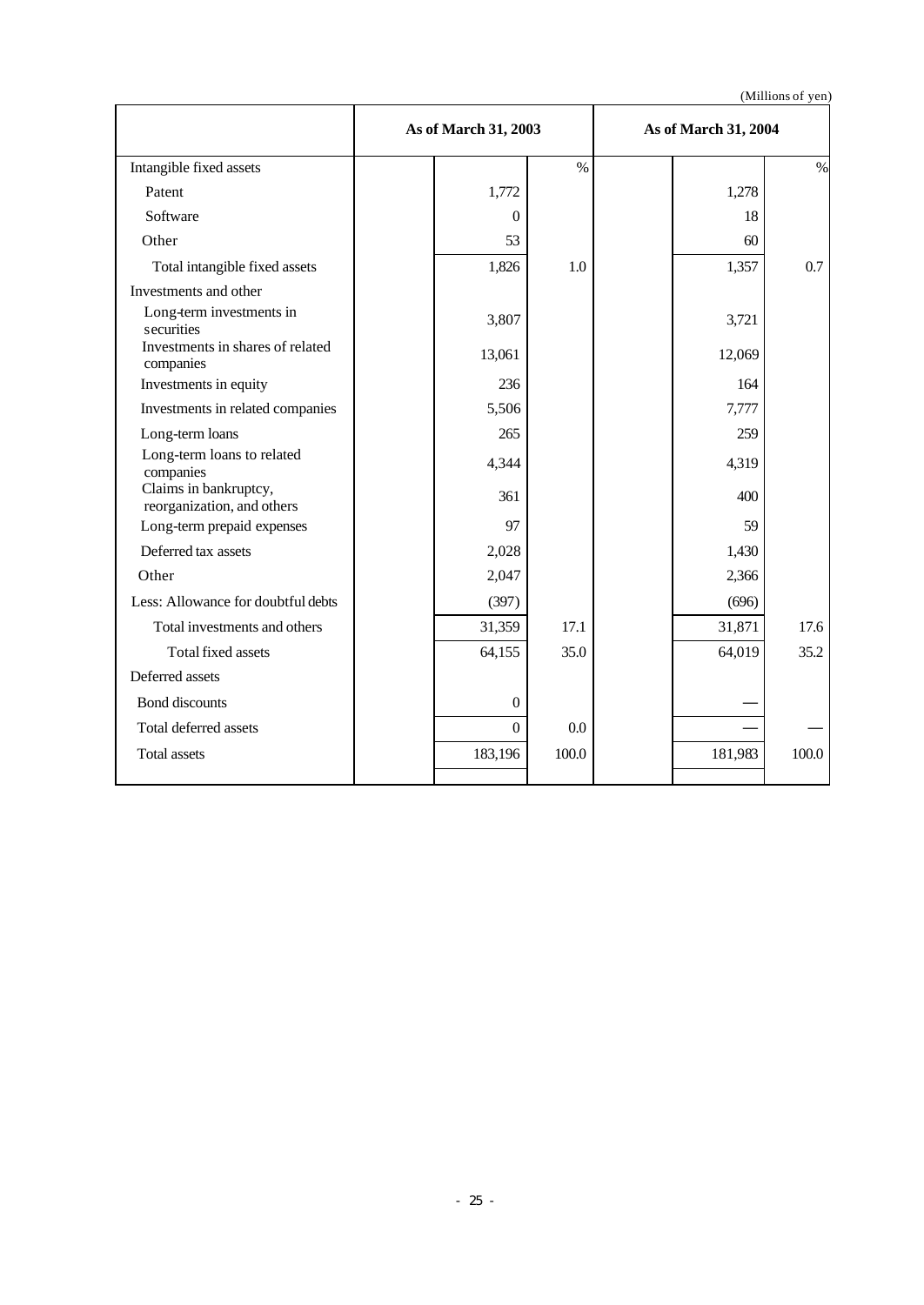|                                                 |        | As of March 31, 2003 |       | As of March 31, 2004 |          |       |
|-------------------------------------------------|--------|----------------------|-------|----------------------|----------|-------|
| (Liabilities)                                   |        |                      | $\%$  |                      |          | $\%$  |
| <b>Current liabilities</b>                      |        |                      |       |                      |          |       |
| Notes payable - trade                           |        | 3,922                |       |                      | 5,176    |       |
| Accounts payable - trade                        |        | 11,202               |       |                      | 15,937   |       |
| Short-term debt                                 |        | 1,605                |       |                      |          |       |
| Current portion of long-term debt               |        | 2,163                |       |                      |          |       |
| Current portion of bonds                        |        | 3,000                |       |                      |          |       |
| Current portion of convertible bonds            |        | 13,905               |       |                      |          |       |
| Accounts payable - other                        |        | 639                  |       |                      | 1,209    |       |
| Accrued expenses                                |        | 2,808                |       |                      | 3,833    |       |
| Corporate income taxes payable and other        |        | 1,591                |       |                      | 6,307    |       |
| Consumption taxes payable and other             |        | 128                  |       |                      | 374      |       |
| Advanced receipts                               |        | 18                   |       |                      | 45       |       |
| Deposits received                               |        | 60                   |       |                      | 162      |       |
| Accrued bonuses                                 |        | 1,125                |       |                      | 1,346    |       |
| Notes payable - equipment and other             |        | 461                  |       |                      | 942      |       |
| Other                                           |        | 17                   |       |                      | 139      |       |
| Total current liabilities                       |        | 42,649               | 23.3  |                      | 35,476   | 19.5  |
| Long-term liabilities                           |        |                      |       |                      |          |       |
| <b>Bonds</b>                                    |        | 15,000               |       |                      | 15,000   |       |
| Bonds with stock acquisition rights             |        | 23,000               |       |                      | 23,000   |       |
| Long-term debt                                  |        | 1,170                |       |                      |          |       |
| Allowance for retirement and severance benefits |        | 1,279                |       |                      | 1,428    |       |
| Allowance for directors' and auditor's          |        | 1,193                |       |                      | 1,315    |       |
| retirement benefits                             |        |                      |       |                      |          |       |
| Other                                           |        | 8                    |       |                      | 3        |       |
| Total long-term liabilities                     |        | 41,651               | 22.7  |                      | 40,747   | 22.4  |
| <b>Total liabilities</b>                        |        | 84,301               | 46.0  |                      | 76,223   | 41.9  |
| Shareholders' equity                            |        |                      |       |                      |          |       |
| Common stock                                    |        | 23,106               | 12.6  |                      | 23,106   | 12.7  |
| Additional paid-in capital                      |        |                      |       |                      |          |       |
| Capital reserve                                 |        | 30,962               |       |                      | 30,962   |       |
| Total additional paid-in capital                |        | 30,962               | 16.9  |                      | 30,962   | 17.0  |
| Surplus                                         |        |                      |       |                      |          |       |
| Earned reserves                                 |        | 1,958                |       |                      | 1,958    |       |
| Voluntary reserves                              |        |                      |       |                      |          |       |
| Reserve fund for special depreciation           | 412    |                      |       | 308                  |          |       |
| Reserve for deferred taxes on land              | 14     |                      |       | 14                   |          |       |
| Reserves for dividends                          | 1,000  |                      |       | 1,200                |          |       |
| Other reserves                                  | 36,000 | 37,426               |       | 39,000               | 40,523   |       |
| Unappropriated retained earnings                |        | 5,701                |       |                      | 9,623    |       |
| Total surplus                                   |        | 45,086               | 24.6  |                      | 52,105   | 28.6  |
| Valuation adjustment for marketable securities  |        | (239)                | (0.1) |                      | 718      | 0.4   |
| Treasury stock                                  |        | (20)                 | (0.0) |                      | (1, 132) | (0.6) |
| Total shareholders' equity                      |        | 98,894               | 54.0  |                      | 105,760  | 58.1  |
| Total liabilities and shareholders' equity      |        | 183,196              | 100.0 |                      | 181,983  | 100.0 |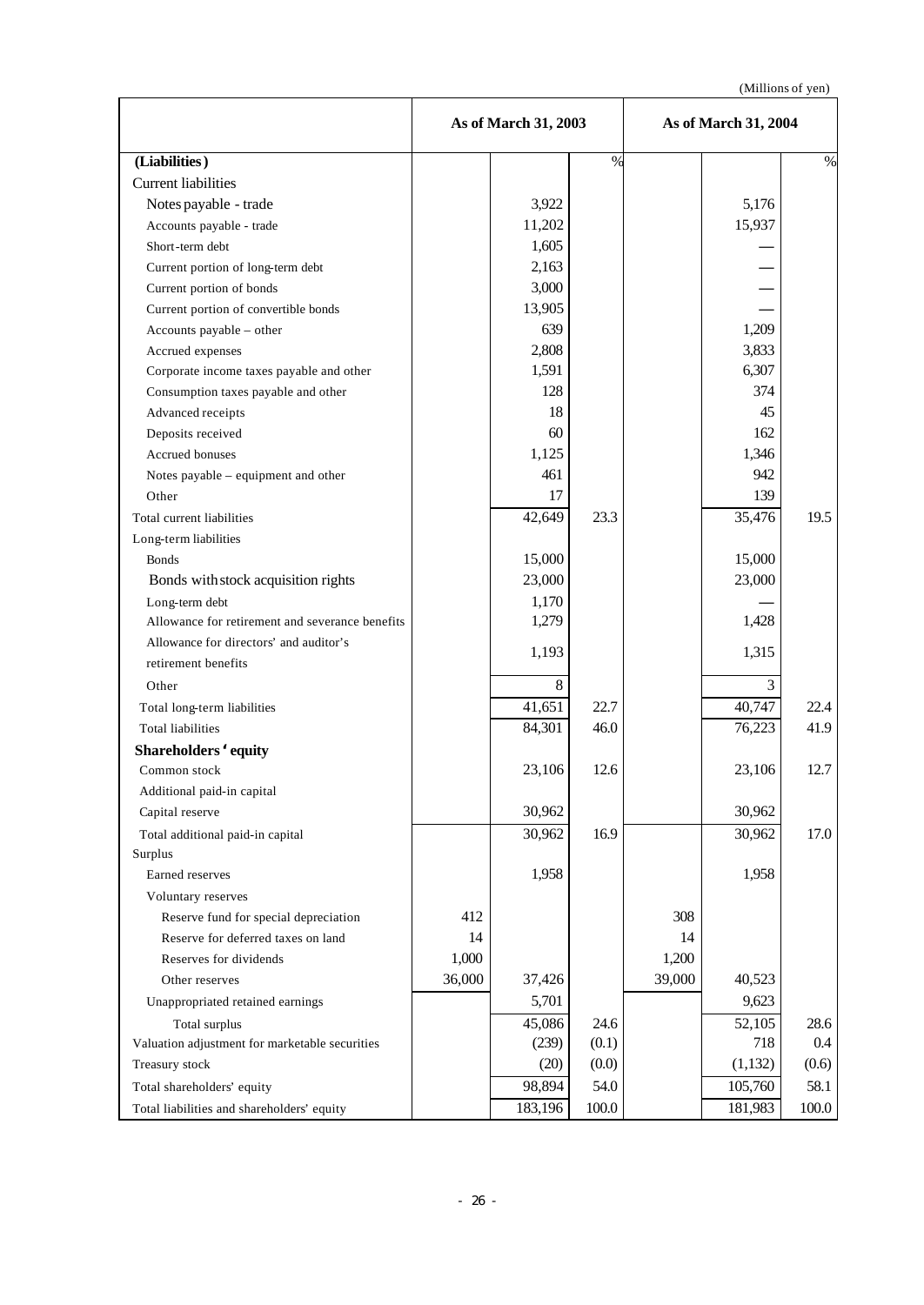# *Non-Consolidated Statements of Income*

|                                             |                           |        |       |                           | (Millions of yen) |       |
|---------------------------------------------|---------------------------|--------|-------|---------------------------|-------------------|-------|
|                                             | Year ended March 31, 2003 |        |       | Year ended March 31, 2004 |                   |       |
| Net sales                                   |                           |        | $\%$  |                           |                   | $\%$  |
| Products                                    | 74,032                    |        |       | 95,271                    |                   |       |
| Merchandise                                 | 1,889                     | 75,921 | 100.0 | 2,469                     | 97,740            | 100.0 |
| Cost of sales                               |                           |        |       |                           |                   |       |
| Opening stock, products                     | 7,568                     |        |       | 6,831                     |                   |       |
| Opening stock, merchandise                  | 111                       |        |       | 109                       |                   |       |
| Cost of production                          | 52,116                    |        |       | 62,481                    |                   |       |
| Merchandise purchased                       | 1,596                     |        |       | 1,770                     |                   |       |
| Suspense accounts                           | 856                       |        |       | 1,385                     |                   |       |
| Total                                       | 62,248                    |        |       | 72,579                    |                   |       |
| Suspense accounts allocated                 | 2                         |        |       | 5                         |                   |       |
| Closing stock, products                     | 6,831                     |        |       | 6,710                     |                   |       |
| Closing stock, merchandise                  | 109                       | 55,304 | 72.8  | 93                        | 65,770            | 67.3  |
| Gross profit                                |                           | 20,617 | 27.2  |                           | 31,970            | 32.7  |
| Sales, general, and administrative expenses |                           |        |       |                           |                   |       |
| Packaging and transportation                | 1,001                     |        |       | 1,211                     |                   |       |
| Advertising and promotions                  | 525                       |        |       | 442                       |                   |       |
| Provision for doubtful debts                |                           |        |       | 292                       |                   |       |
| Salaries and allowances                     | 4,062                     |        |       | 4,536                     |                   |       |
| Provision for employee bonuses              | 398                       |        |       | 490                       |                   |       |
| Retirement expenses                         | 134                       |        |       | 143                       |                   |       |
| Provision for directors' bonuses            | 61                        |        |       | 121                       |                   |       |
| Rental expenses                             | 1,227                     |        |       | 1,287                     |                   |       |
| Depreciation and amortization               | 501                       |        |       | 342                       |                   |       |
| Research and development                    | 2,090                     |        |       | 2,513                     |                   |       |
| Fees expenses                               | 286                       |        |       | 335                       |                   |       |
| Software development                        | 335                       |        |       | 415                       |                   |       |
| Subcontracting                              | 723                       |        |       | 1,026                     |                   |       |
| Other                                       | 2,509                     | 13,859 | 18.3  | 2,625                     | 15,784            | 16.1  |
| Operating income                            |                           | 6,757  | 8.9   |                           | 16,186            | 16.6  |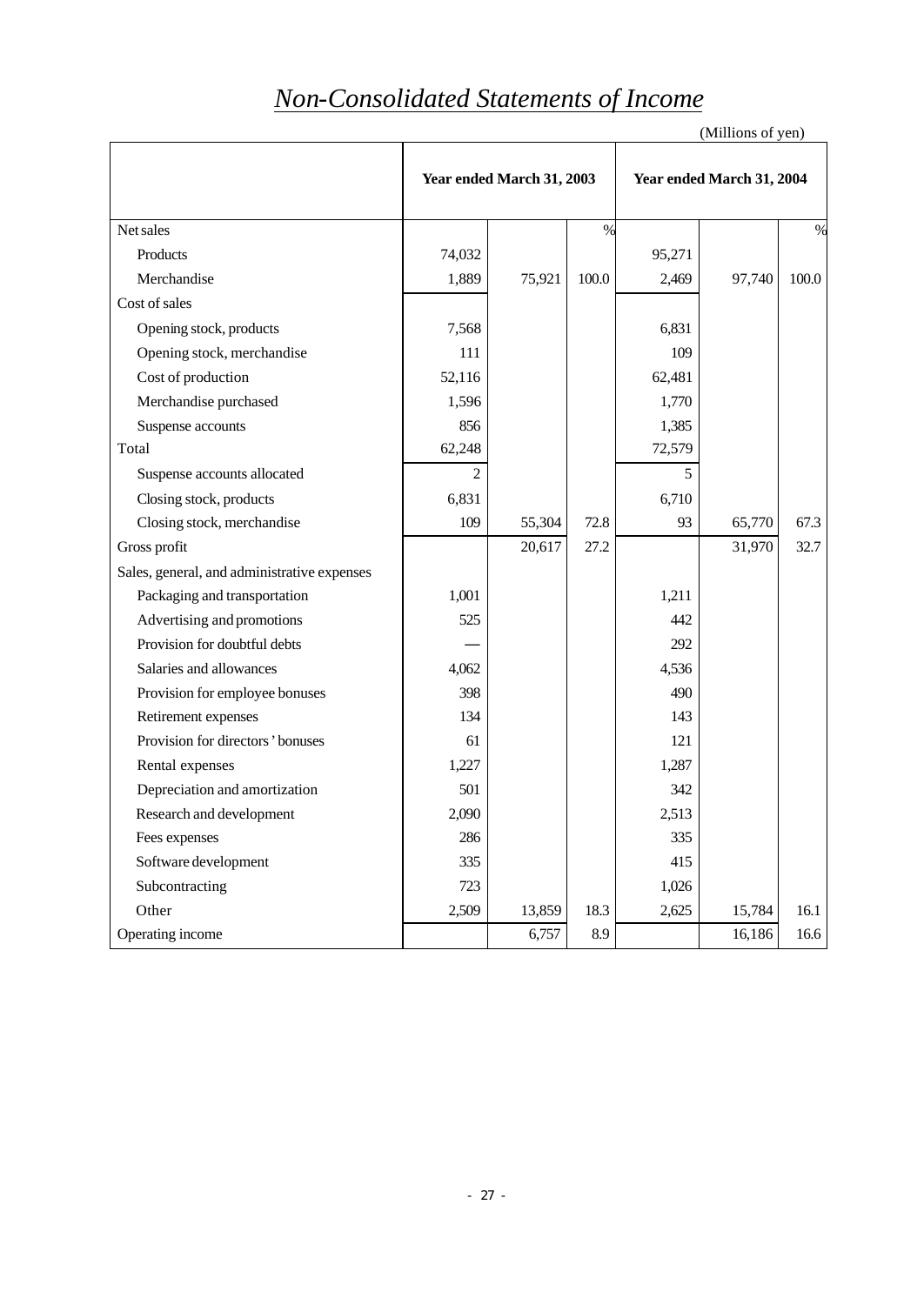|                                                                    | ear ended March 31, 2003 |       | ear ended March 31, 2004 |       |        |               |
|--------------------------------------------------------------------|--------------------------|-------|--------------------------|-------|--------|---------------|
| Non-operating income                                               |                          |       | $\%$                     |       |        | $\frac{0}{0}$ |
| Interest income                                                    | 138                      |       |                          | 183   |        |               |
| Interest income (securities)                                       | 1                        |       |                          |       |        |               |
| Dividend income                                                    | 62                       |       |                          | 67    |        |               |
| Foreign exchange gain                                              | 448                      |       |                          |       |        |               |
| Rental income                                                      | 385                      |       |                          | 325   |        |               |
| Other                                                              | 378                      | 1,415 | 1.9                      | 305   | 882    | 0.9           |
| Non-operating expenses                                             |                          |       |                          |       |        |               |
| Interest expenses                                                  | 138                      |       |                          | 9     |        |               |
| <b>Bond</b> interest                                               | 421                      |       |                          | 197   |        |               |
| Bond issuance costs                                                | 95                       |       |                          |       |        |               |
| Foreign exchange losses                                            |                          |       |                          | 518   |        |               |
| Other                                                              | 226                      | 881   | 1.2                      | 243   | 969    | 1.0           |
| Ordinary income                                                    |                          | 7,291 | 9.6                      |       | 16,099 | 16.5          |
| Extraordinary income                                               |                          |       |                          |       |        |               |
| Gain on sales of property and equipment                            | 32                       |       |                          | 58    |        |               |
| Gain on sales of investment securities                             |                          |       |                          | 35    |        |               |
| Other                                                              | 43                       | 76    | 0.1                      |       | 94     | 0.1           |
| <b>Extraordinary</b> loss                                          |                          |       |                          |       |        |               |
| Loss on disposals of property and equipment                        | 453                      |       |                          | 195   |        |               |
| Valuation loss on investment securities                            | 510                      |       |                          |       |        |               |
| Loss on sales of affiliate company stock                           | 44                       |       |                          |       |        |               |
| Valuation loss on investment in affiliate<br>company               | 165                      |       |                          |       |        |               |
| Loss on liquidation of affiliate company                           |                          |       |                          | 99    |        |               |
| Loss on forgiveness of related party debt                          |                          |       |                          | 563   |        |               |
| Other                                                              |                          | 1,173 | 1.5                      | 19    | 877    | 0.9           |
| Income before income taxes and other                               |                          | 6,194 | 8.2                      |       | 15,316 | 15.7          |
| Corporate income taxes, inhabitants taxes,<br>and enterprise taxes | 1,677                    |       |                          | 7,130 |        |               |
| Adjustment of corporate income taxes and other                     | 239                      | 1,916 | 2.6                      | (645) | 6,484  | 6.6           |
| Net income                                                         |                          | 4,277 | 5.6                      |       | 8,831  | 9.0           |
| Unappropriated retained earnings brought<br>forward                |                          | 2,318 |                          |       | 1,679  |               |
| Interim dividend<br>Unappropriated retained earnings at end of     |                          | 895   |                          |       | 887    |               |
| period                                                             |                          | 5,701 |                          |       | 9,623  |               |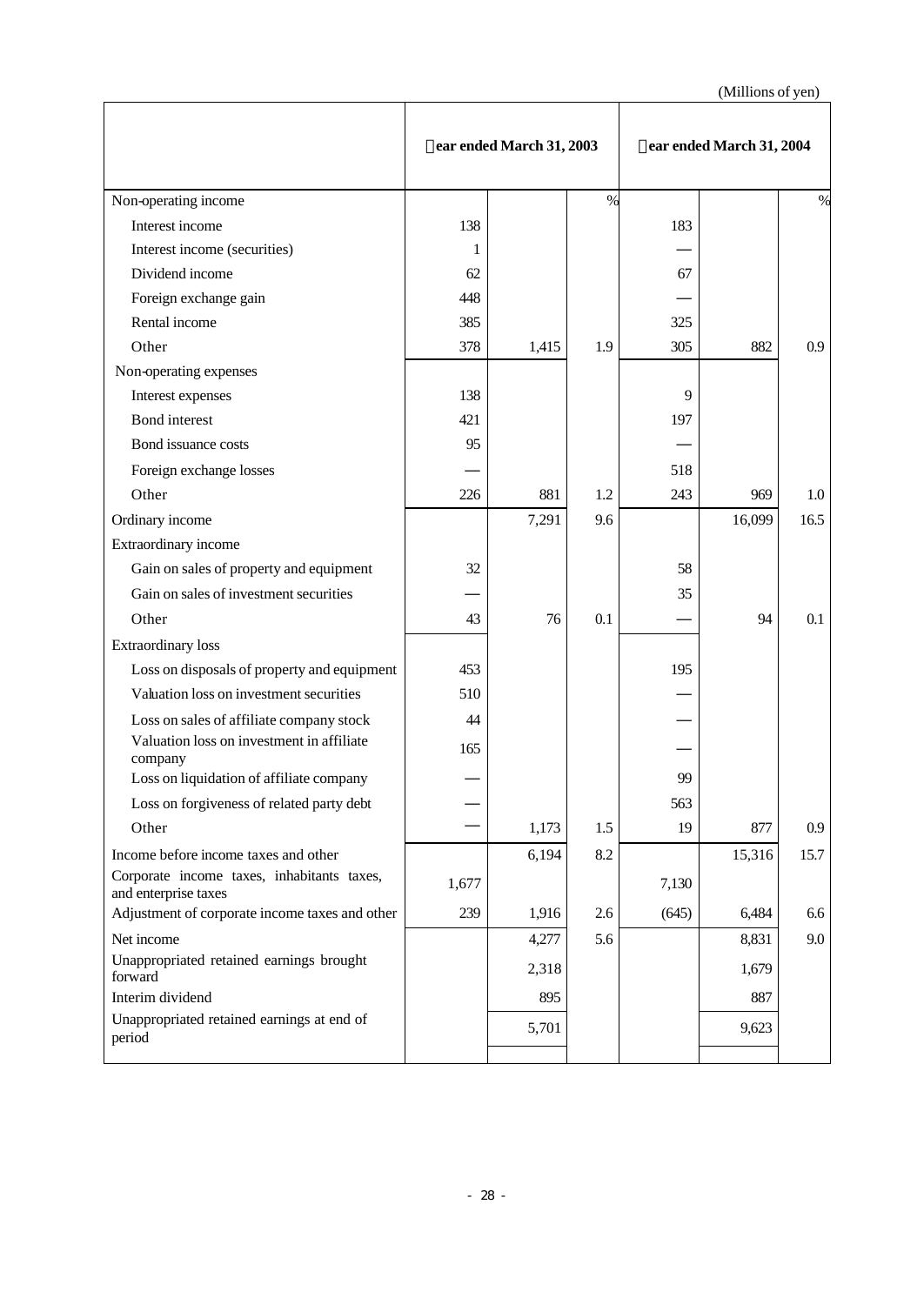# *Proposed Appropriation of Retained Earnings*

|                                                            | (Millions of yen) |                           |       |                           |
|------------------------------------------------------------|-------------------|---------------------------|-------|---------------------------|
|                                                            |                   | Year ended March 31, 2003 |       | Year ended March 31, 2004 |
| Unappropriated retained earnings at beginning of<br>period |                   | 5,701                     |       | 9,623                     |
| Reversal of retained earnings reserves                     |                   |                           |       |                           |
| Reversal of reserve fund for special depreciation          | 110               | 110                       | 101   | 101                       |
| Total                                                      |                   | 5,812                     |       | 9,724                     |
| Appropriation of retained earnings                         |                   |                           |       |                           |
| Dividends                                                  | 895               |                           | 887   |                           |
| <b>Bonuses</b> to directors                                | 30                |                           | 50    |                           |
| (bonuses to auditors)                                      | 4                 |                           | 7     |                           |
| Retained earnings reserve                                  |                   |                           |       |                           |
| Reserve fund for special depreciation                      | 7                 |                           | 39    |                           |
| Reserve for deferred taxes on land                         | $\overline{0}$    |                           |       |                           |
| Reserve for dividends                                      | 200               |                           | 200   |                           |
| General reserve                                            | 3,000             | 4,132                     | 7,000 | 8,177                     |
| Unappropriated retained earnings carried forward           |                   | 1,679                     |       | 1,547                     |
|                                                            |                   |                           |       |                           |

Notes.

1. Payment of interim dividends of ¥895 million (¥7.50 per share) was made on  $9<sup>th</sup>$  December 2002.

2. Payment of interim dividends of ¥887 million (¥7.50 per share) was made on  $8<sup>th</sup>$  December 2003.

3. Cash dividends are not paid in respect of treasury stock held by the company.

4. Reserve for dividends include \4 million and reserve for deferred taxes on lands as transferred accordance with change of tax rate.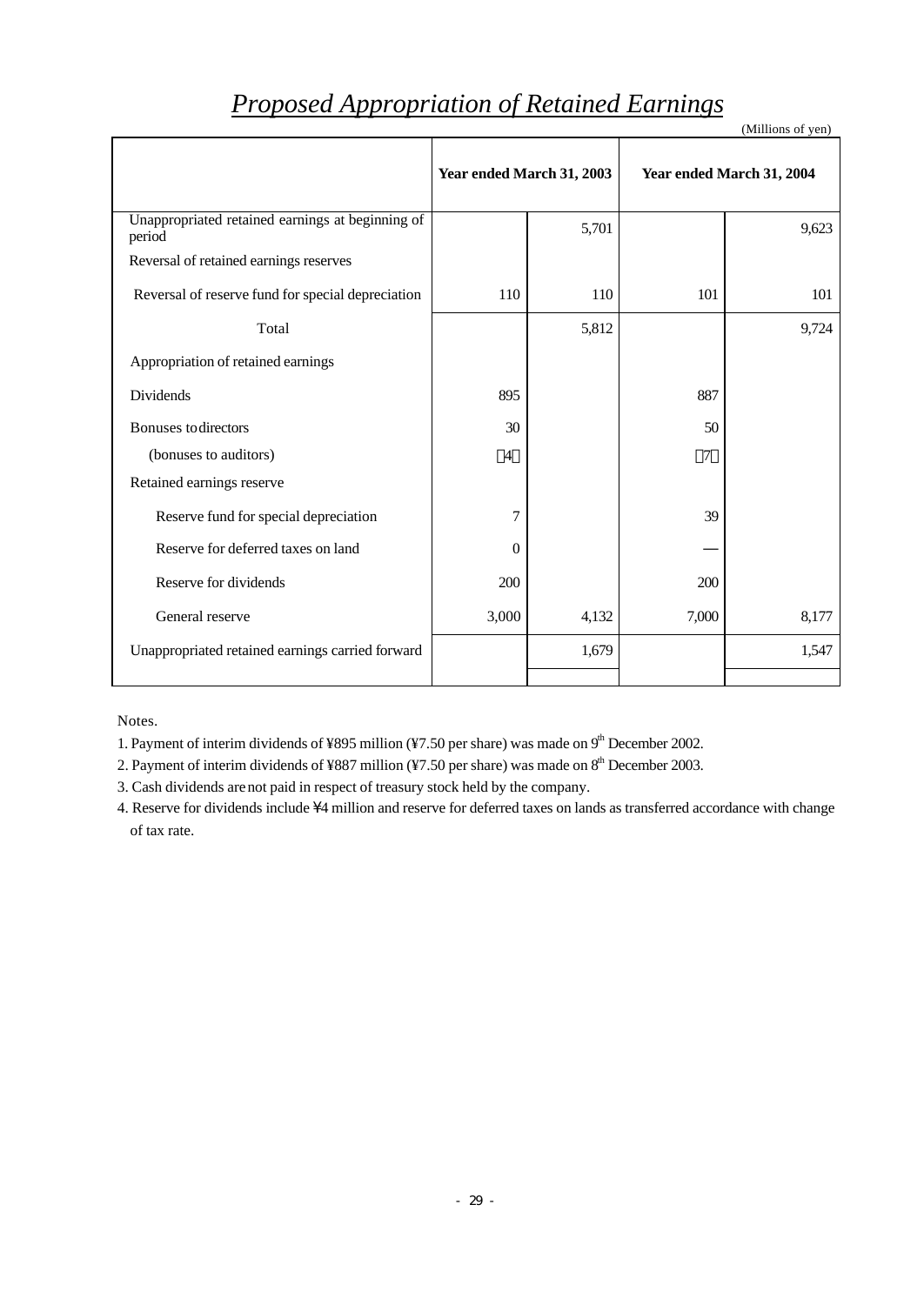# *Summary of Significant Accounting Policies*

| 1. Valuation of significant assets                          |                                                                      |                |
|-------------------------------------------------------------|----------------------------------------------------------------------|----------------|
| (1) Investments in securities                               |                                                                      |                |
| Shares in subsidiaries and affiliates                       | Moving average cost method                                           |                |
| Other securities                                            |                                                                      |                |
| With market prices available                                | Fair market prices at balance sheet date                             |                |
|                                                             | (Net unrealized gains/losses on the securities are reported as a     |                |
|                                                             | separate item in the shareholders equity section. Cost of securities |                |
|                                                             | calculated by moving average cost method.)                           |                |
| With market prices not available Moving average cost method |                                                                      |                |
| (2) Inventories                                             |                                                                      |                |
| Products/ Finished goods                                    | Weighted average cost method                                         |                |
| Merchandise                                                 | First-in, first-out cost method                                      |                |
| Raw materials                                               | Weighted average cost method                                         |                |
| Work in process                                             | Weighted average cost method                                         |                |
| Supplies                                                    | Last purchase price cost method                                      |                |
| 2 Depreciation and amortization                             |                                                                      |                |
| (1) Tangible fixed assets                                   | Declining-balance method                                             |                |
|                                                             | However depreciation of buildings purchased after April 1 1998       |                |
|                                                             | (excluding metallic fixtures) is computed using the straight line    |                |
|                                                             | method.                                                              |                |
|                                                             | Estimated useful lives are principally as follows:                   |                |
|                                                             | Buildings and structures                                             | $5 - 50$ years |
|                                                             | Machinery and equipment                                              | 10 years       |
|                                                             | Vehicles                                                             | $4 - 6$ years  |
|                                                             | Tools and implements                                                 | $2 - 10$ years |
| (2) Intangible fixed assets                                 | Straight line method                                                 |                |
|                                                             | However software for internal use is amortized over its              |                |
|                                                             | estimated useful life of 5 years by the straight line method.        |                |
| (3) Long term prepaid expenses                              | Straight line method                                                 |                |
| 3 Deferred charges                                          |                                                                      |                |
| Bond discounts or premiums                                  | Amortized according to the straight line method over the             |                |
|                                                             | lifetime of the bond.                                                |                |
| 4 Basis for recording allowances                            |                                                                      |                |
| (1) Bad debts                                               | An allowance for losses arising from bad debts is recorded in        |                |
|                                                             | amounts deemed appropriate based primarily on past credit loss       |                |
|                                                             | experience for receivables which are deemed to be uncollectible      |                |
|                                                             | with a high possibility, estimated amount will be recognized after   |                |
|                                                             | considering the collectivity of receivables respectively.            |                |
| (2) Accrued bonuses                                         | An allowance is provided equal to the estimated amount of the        |                |
|                                                             | payment of bonuses to employees in respect of the financial year     |                |
|                                                             | under review.                                                        |                |
|                                                             |                                                                      |                |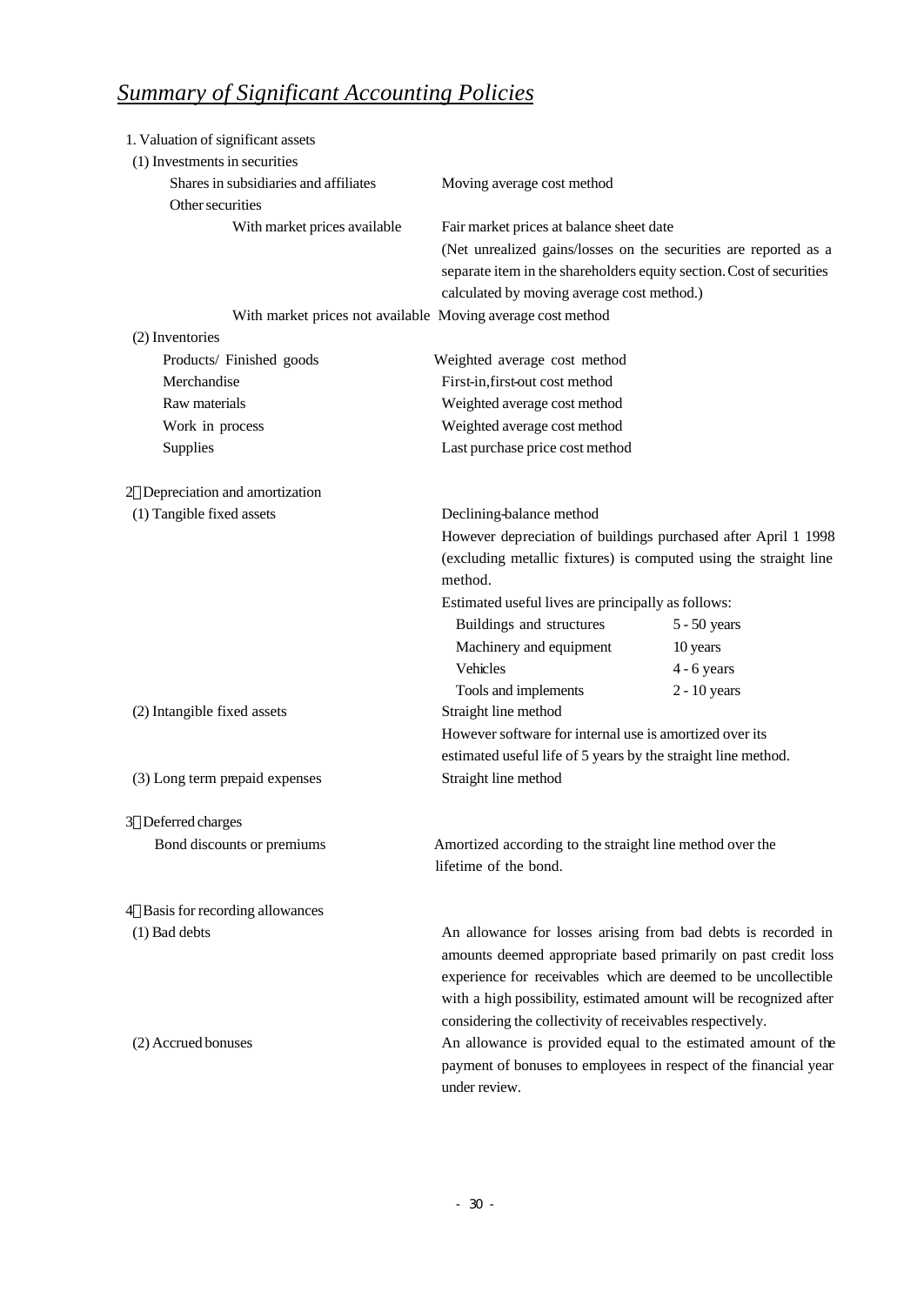| (3) Retirement and severance benefits | To prepare for retirement and severance benefits for employees,     |
|---------------------------------------|---------------------------------------------------------------------|
|                                       | estimated future benefit obligations less fair value of pension     |
|                                       | assets at the financial year end are recorded as the reserve for    |
|                                       | retirement and severance benefits. The difference arising from      |
|                                       | the change in accounting standards is accounted for as expenses,    |
|                                       | and the actuarial differences are divided equally over a fixed      |
|                                       | number of years (10 years) within the average remaining years of    |
|                                       | service of employees and accounted for as expenses.                 |
| (4) Directors' retirement benefits    | An allowance equal to the estimated amount required at the          |
|                                       | financial year end is calculated according to internal regulations. |

#### 5 Lease transactions

Standard operating lease accounting is used, except in the case of finance lease agreements where ownership of the leased asset is recognized to be transferred to the lessee.

#### 6 Hedge accounting

(1) Method of hedge accounting

Currency swap transactions meet the conditions for assignment treatment and are accounted for accordingly.

(2) Means of hedging and hedged items

(Means of hedging) (Hedged items)

Currency swap transactions Foreign currency denominated debt

(3) Hedging policy

Hedges related to currencies are entered with the aim of determining the cashflows associated with the recovery of interest and principal of loans.

#### (4) Method of evaluating effectiveness of hedges

Evaluation of the effectiveness of hedges is omitted because the same conditions apply to the currency swap transactions and to the assets that are the subject of those transactions, and movements in currencies and cashflows are assumed to cancel one another out continuously over the life of the transactions.

#### 7 Local and national consumption taxes

Amounts are stated net of consumption taxes.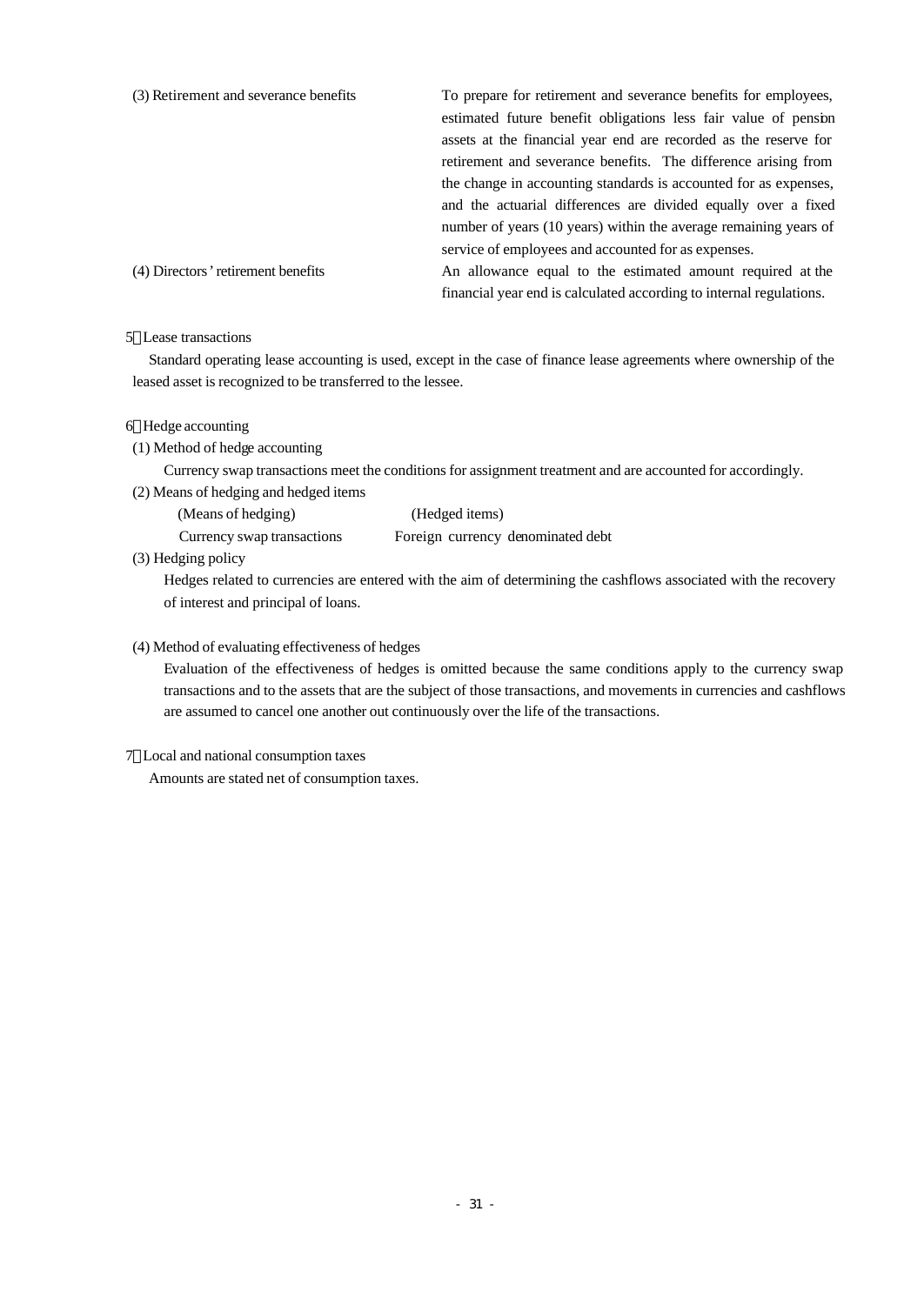## **Notes**

### **(Non-Consolidated Balance Sheets)**

|    |                                                               | <b>Year ended</b> |                      | <b>Year ended</b> |                      |  |
|----|---------------------------------------------------------------|-------------------|----------------------|-------------------|----------------------|--|
|    |                                                               |                   | <b>March 31,2003</b> |                   | <b>March 31,2004</b> |  |
| 1. | Accumulated depreciation on<br>property, plant, and equipment | 58,565            | ¥ million            | 61,636            | ¥ million            |  |
| 2. | Advance depreciation of national<br>tangible fixed assets     | 150               | ¥ million            | 150               | ¥ million            |  |
| 3. | Assets presented as collateral                                |                   |                      |                   |                      |  |
|    | Marketable securities                                         | 899               | ¥ million            |                   | ¥ million            |  |
|    | Tangible fixed assets                                         | 14,723            | ¥ million            |                   | ¥ million            |  |
|    | Long-term investments in securities                           | 377               | ¥ million            |                   | ¥ million            |  |
| 4. | Liabilities guaranteed                                        |                   |                      |                   |                      |  |
|    | Liabilities guaranteed                                        | 1,891             | ¥ million            | 1,880             | ¥ million            |  |
|    | Guarantee agreements, etc.                                    | 500               | ¥ million            |                   | ¥ million            |  |
| 5. | <b>Shares</b>                                                 |                   |                      |                   |                      |  |
|    | Shares authorized                                             | 465,877           | $1,000$ shares       | 465,877           | $1,000$ shares       |  |
|    | Shares in issue                                               | 119,363           | $1,000$ shares       | 119,363           | $1,000$ shares       |  |
| 6. | Treasury stock held                                           | 12,465            | <b>Shares</b>        | 1,016,321         | <b>Shares</b>        |  |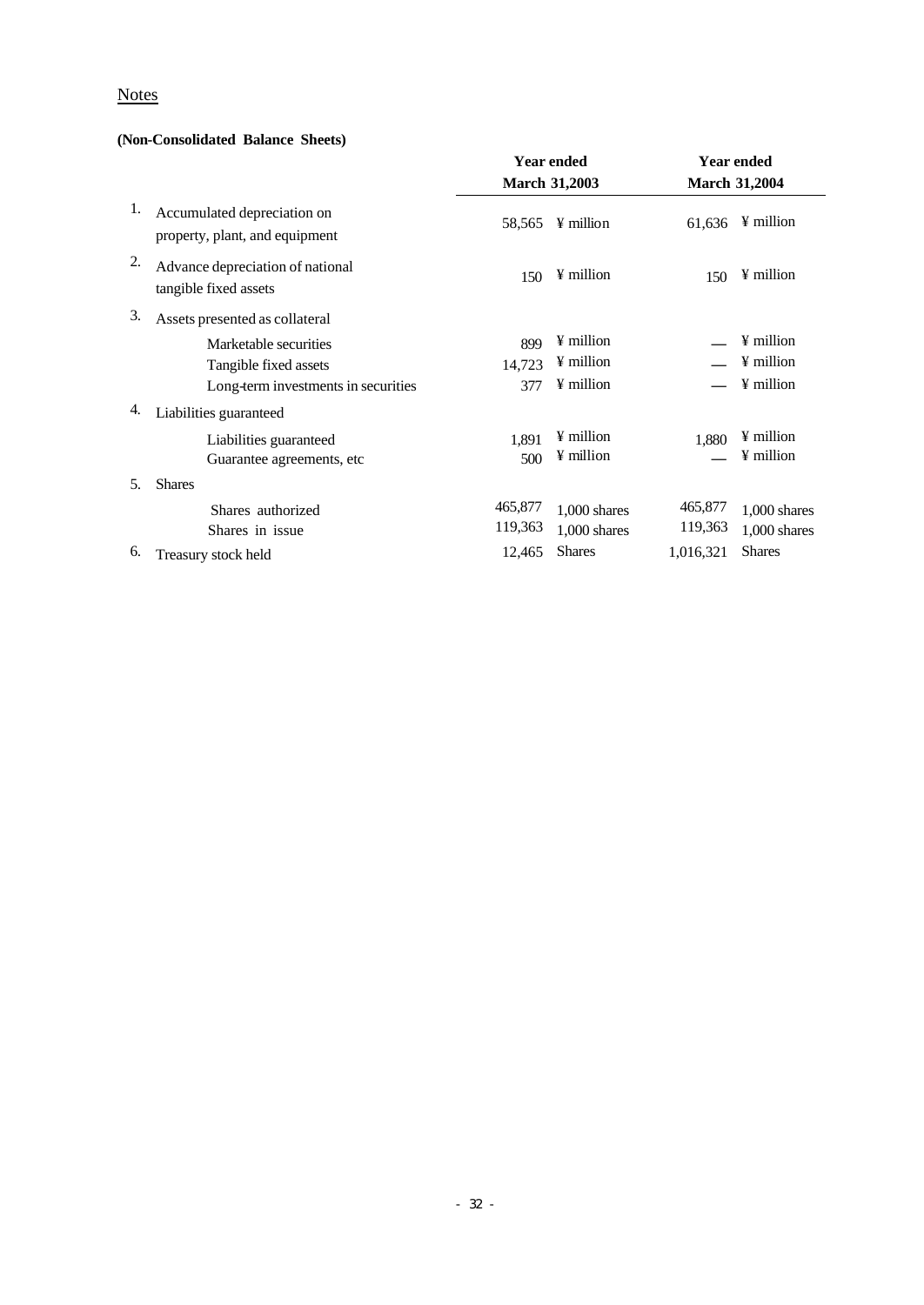### Marketable securities

Previous Financial Year March 31, 2003

Shares in subsidiaries and affiliates with market prices available.

(Millions of yen)

|                      | Carried amount | Market value | Difference |
|----------------------|----------------|--------------|------------|
| Shares in affiliates | ,085           | 822          | 263        |

#### Current Financial Year (March 31, 2004)

Shares in subsidiaries and affiliates with market prices available

|                      | Carried amount | Market value | Difference |
|----------------------|----------------|--------------|------------|
| Shares in affiliates | 1,374          | .            | l.402      |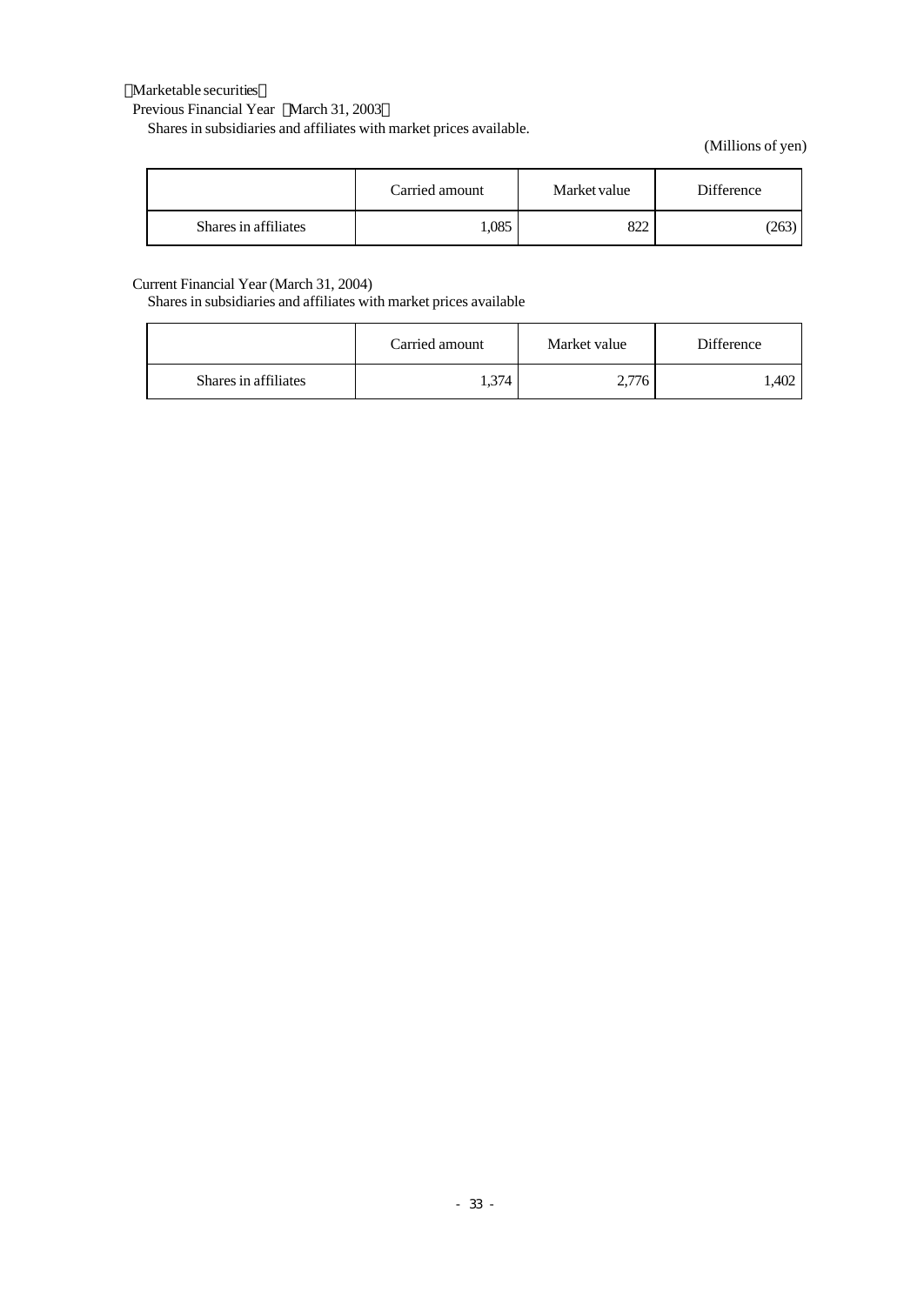#### (Tax-effect accounting)

1. Reason for the occurrence of deferred tax assets and deferred tax liabilities

(Millions of Yen)

|                                                               | Previous Financial Year<br>March 31, 2003 | Current Financial Year<br>March 31, 2004 |
|---------------------------------------------------------------|-------------------------------------------|------------------------------------------|
| Deferred tax assets                                           |                                           |                                          |
| Software                                                      | 712                                       | 648                                      |
| Allowance for employee bonuses                                | 393                                       | 547                                      |
| Accrued enterprise tax                                        | 141                                       | 545                                      |
| Allowance for directors'<br>and auditors' retirement benefits | 485                                       | 535                                      |
| Allowance for retirement<br>and severance benefits            | 418                                       | 522                                      |
| Loss on inventories                                           | 451                                       | 441                                      |
| Allowance for doubtful debt                                   | 219                                       | 294                                      |
| Loss on investment securities                                 | 161                                       | 90                                       |
| Other                                                         | 596                                       | 412                                      |
| Deferred tax assets subtotal                                  | 3,580                                     | 4,038                                    |
| Deferred tax liabilities                                      |                                           |                                          |
| Unrealized gain on investment                                 | (11)                                      | (492)                                    |
| Securities                                                    |                                           |                                          |
| Allowance for special depreciation                            | (215)                                     | (169)                                    |
| Other                                                         | (230)                                     | (274)                                    |
| Deferred tax liabilities subtotal                             | (458)                                     | (937)                                    |
| Net deferred tax assets                                       | 3,121                                     | 3,101                                    |

2. Reconciliation of the statutory tax rate to effective tax rate was follows.

|                                                                                          |                                           | (% )                                     |
|------------------------------------------------------------------------------------------|-------------------------------------------|------------------------------------------|
|                                                                                          | Previous Financial Year<br>March 31, 2003 | Current Financial Year<br>March 31, 2004 |
| Legal effective tax rate                                                                 | 42.1                                      |                                          |
| (Adjustments)                                                                            |                                           |                                          |
| Entertainment expenses and similar expenses<br>permanently not tax allowable             | 0.9                                       |                                          |
| Dividends receivable and similar income<br>permanently not taxable                       | (0.3)                                     |                                          |
| Investments in affiliates and subsidiaries                                               | (13.5)                                    |                                          |
| Inhabitants tax equalization                                                             | 0.9                                       |                                          |
| Adjustment to the decrease in deferred tax assets<br>owing to the change in the tax rate | 1.1                                       |                                          |
| Other                                                                                    | 0.3                                       |                                          |
| Corporate income tax rate after the adoption of<br>tax-effect accounting                 | (30.9)                                    |                                          |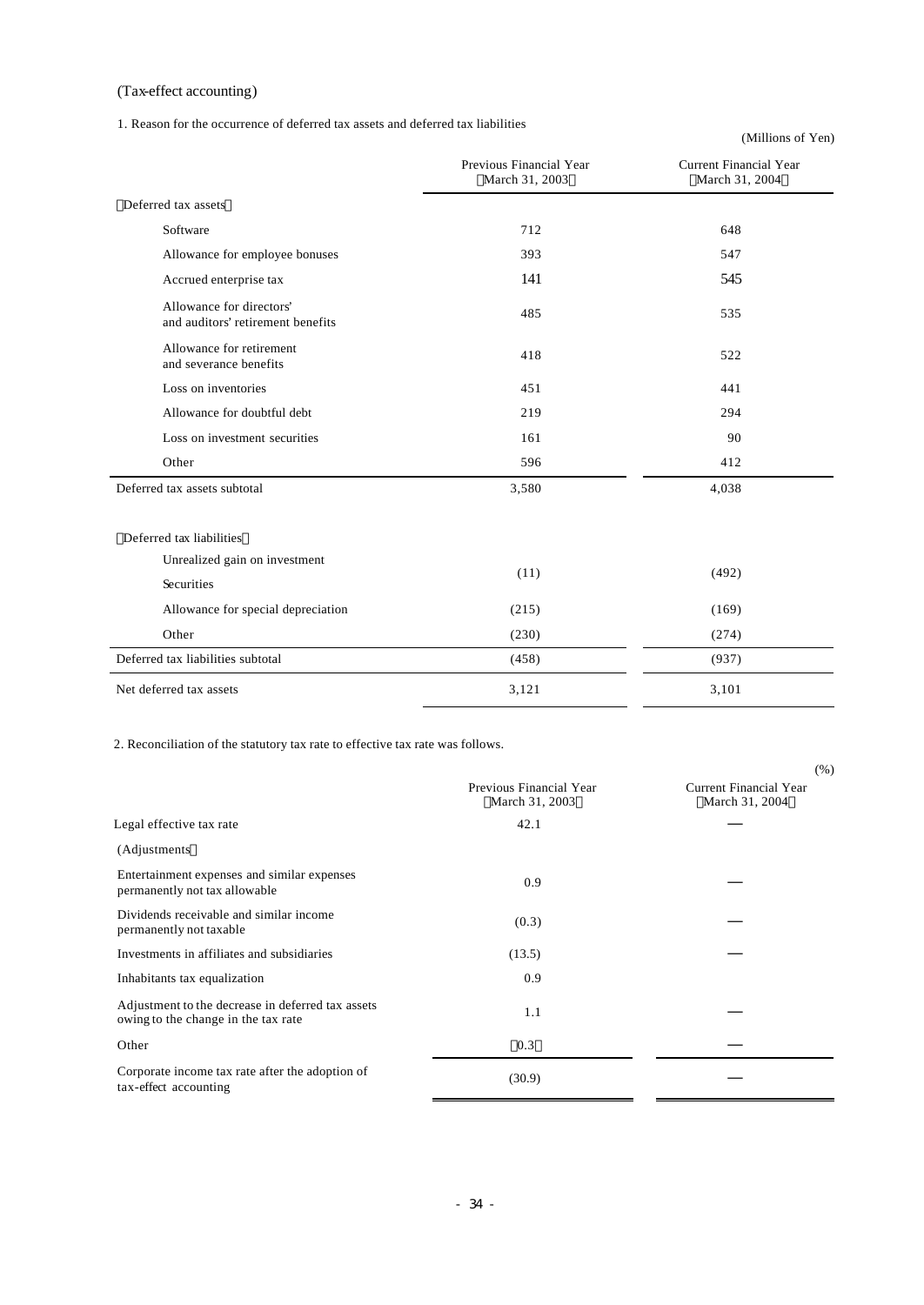#### Note:

Disclosure for the current financial year is omitted because the difference between the legal effective tax rate and the post- tax-effect accounting corporate income tax rate is less than 5/100 of the legal effective tax rate.

3. Following an amendment of the Local Tax Law (Law 9 2003), the calculation of deferred tax assets and deferred tax liabilities for the previous financial year will apply the pre-amendment tax rate to deferred items planned to disappear by March 31 2004, and the post-amendment tax rate to deferred items planned to disappear after April 1 2004. Owing to this change in tax rates, the amount stated for the previous financial year's deferred tax assets (net of deferred tax liabilities) will decrease by ¥70 million, and the previous financial year's adjustment to corporate income taxes booked as an expense will increase by the same amount.